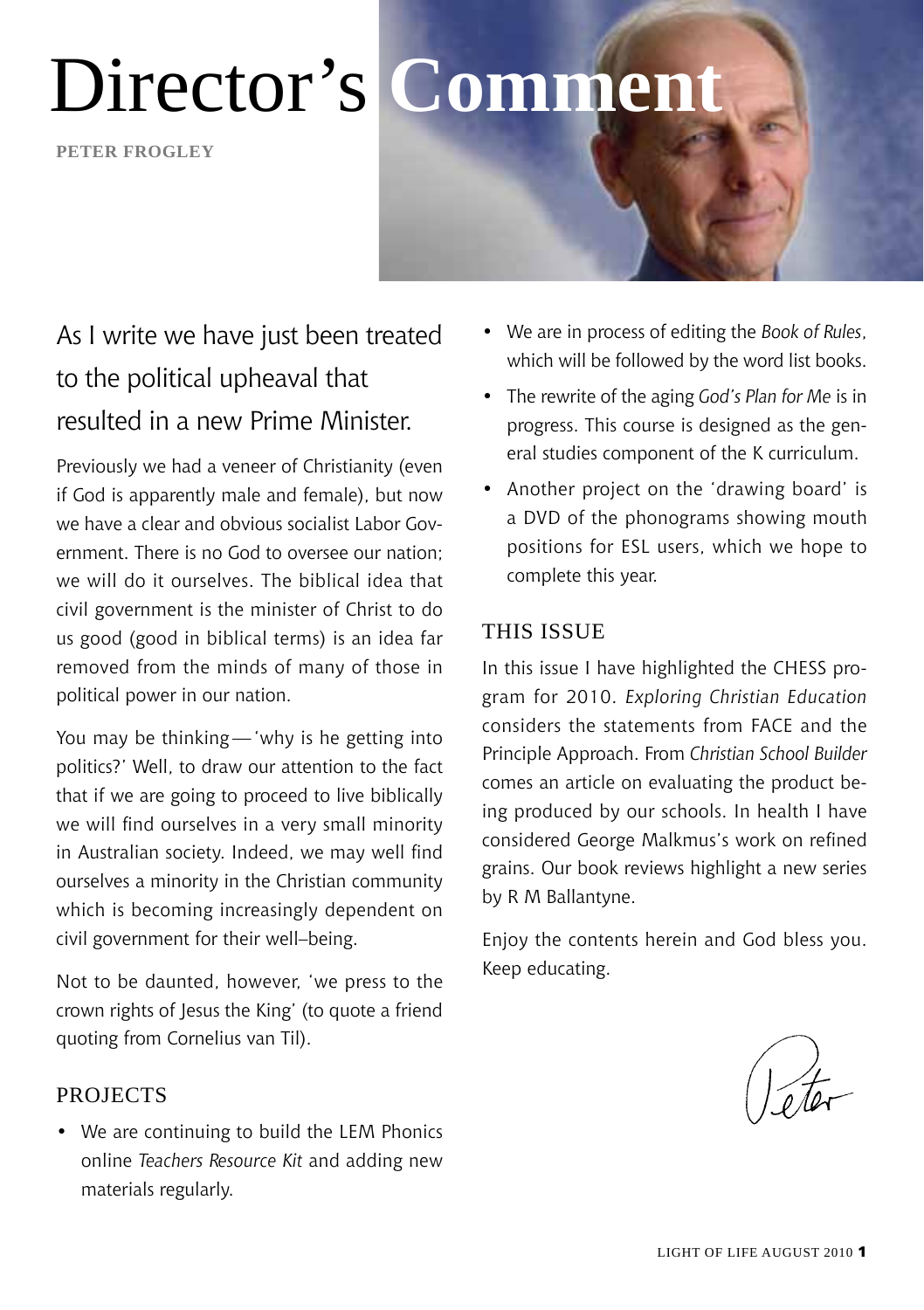

### **CHESS**

The CHESS programme this year has been very good and encouraging for us, and I trust for all the participants. I have been particularly encouraged at the number of fathers who are attending and who are strongly involved in building their families for the glory of God.

The changes to the day's program have been well received with more time for browsing displays and for discussions.

CHESS particularly caters to newer home schoolers and we ask that you let any new home-educating friends know about their nearest CHESS.

John and Marjo Angelico (Kingsley Education) will also attend Perth and Sydney CHESS. We all look forward to the CHESS days as it is great to meet and get to know home educators. Being able to play a small part in their ministry to their children is both an honour and a privilege.

Various local vendors may also display and sell wares and services at CHESS, by arrangement with LEM.

### **Seminars 2010**

#### **PERTH**

| Date  | Saturday 11 September         |  |  |
|-------|-------------------------------|--|--|
| Venue | <b>Bull Creek Westminster</b> |  |  |
|       | Presbyterian Church           |  |  |
|       | 32 Bull Creek Rd, Bull Creek  |  |  |

#### **SYDNEY**

| Date  | Saturday 16 October           |  |
|-------|-------------------------------|--|
| Venue | Condell Park Christian School |  |
|       | 29 Lancelot St. Condell Park  |  |

### **2010 Programme**

|             | 10:00 Registration         |
|-------------|----------------------------|
| 10:30       | Keynote Address            |
| 11:30       | Morning Break              |
|             | 12:00 Elective session One |
| 12:45 Lunch |                            |
|             | 2:30 Elective Session Two  |
| 3:15        | Book Browse and Buy        |
|             | $4:30$ Close               |
|             |                            |

Children are welcome at all CHESS seminars, but they must be quiet and accountable to their parents at all times.

Morning and afternoon tea is provided. You make your own arrangements for lunch, but there will be tea and coffee available.

Details for all CHESS seminars are available on our website at **chess.lem.com.au**

Cost is \$10 single and \$15 family (cash only please).

For more information phone **02 6259 3944.**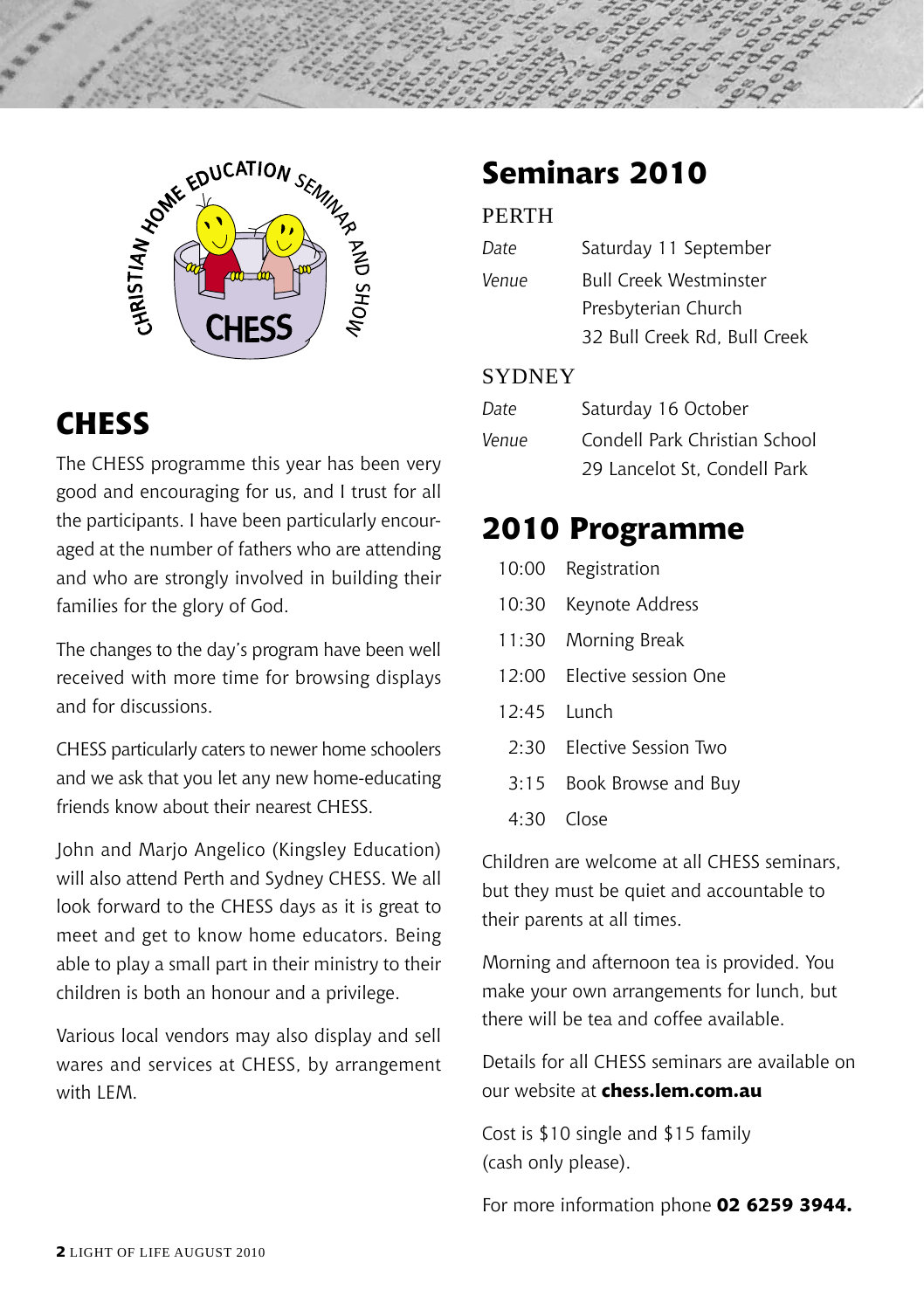### **Overseas**

#### Papua New Guinea

Mesia Novau and his wife Iga are working in schools at Hula, eastwards down the coast from Port Moresby. Unfortunately, they are out of range for most communications with Australia, but it seems LEM Phonics continues to be achieving very good results in schools, not only around Hula but also with the Kwato schools in Milne Bay Province.

The Baptist schools in the Highlands continue enthusiastically and we expect to have some good progress data from those schools later in the year.

#### Kenya

#### *Kay Symons writes:*

We are just completing term 2 here in Kenya. My students are sitting exams so we have finished phonics classes for this term.

About three weeks ago I reassessed the children to see how well they were learning the phonograms and reorganised them into three groups. They have varied learning abilities so some of the grade 3s are in the same group as some grade 1s. I'm now teaching the three groups all in the same classroom. The first time I saw the three groups in the same room I wasn't sure how it would work but it turned out well. While I am directly teaching one group the others are doing activities I've given them or their homework for other classes. The advanced students get some revision by seeing what I teach the slower group and the slower group get a preview while I am teaching the other two groups. It also gives me the opportunity to introduce some puzzle and

problem solving activities which the students have never seen before.

**News**

My international students are very happy with the progress they have made in English this term. The Tanzanian fellow told me he was afraid to try to speak English before but he isn't anymore. The Rwandan fellow is delighted because when he came he knew no English at all. He can now read the Bible in English. Even though he doesn't understand much of it yet he is able to pronounce a lot of the words.

During the break I will be teaching the Introductory ESL Course Module 1 for one week starting on 9 August.

#### PERU

#### *Bob Relyea writes:*

Peter Frogley is planning another visit to Antorcha (LEM) in Peru in late September into October.

This year we will be conducting a two day educators' conference in Lima with our friend Pastor Claudio Zolla. We then plan to travel for the first time to Iquitos in the jungle, on the Amazon River, where there are some quite strong Christian schools. We will return again to Moyobamba on the eastern slopes of the Andes where we have previously enjoyed a very fruitful conference. From there we will travel to Chiclayo on the north coast for some team meetings and perhaps a conference in the far north town of Piura or the town of Jaen. Peru continues to be a fruitful field for LEM in Christian education.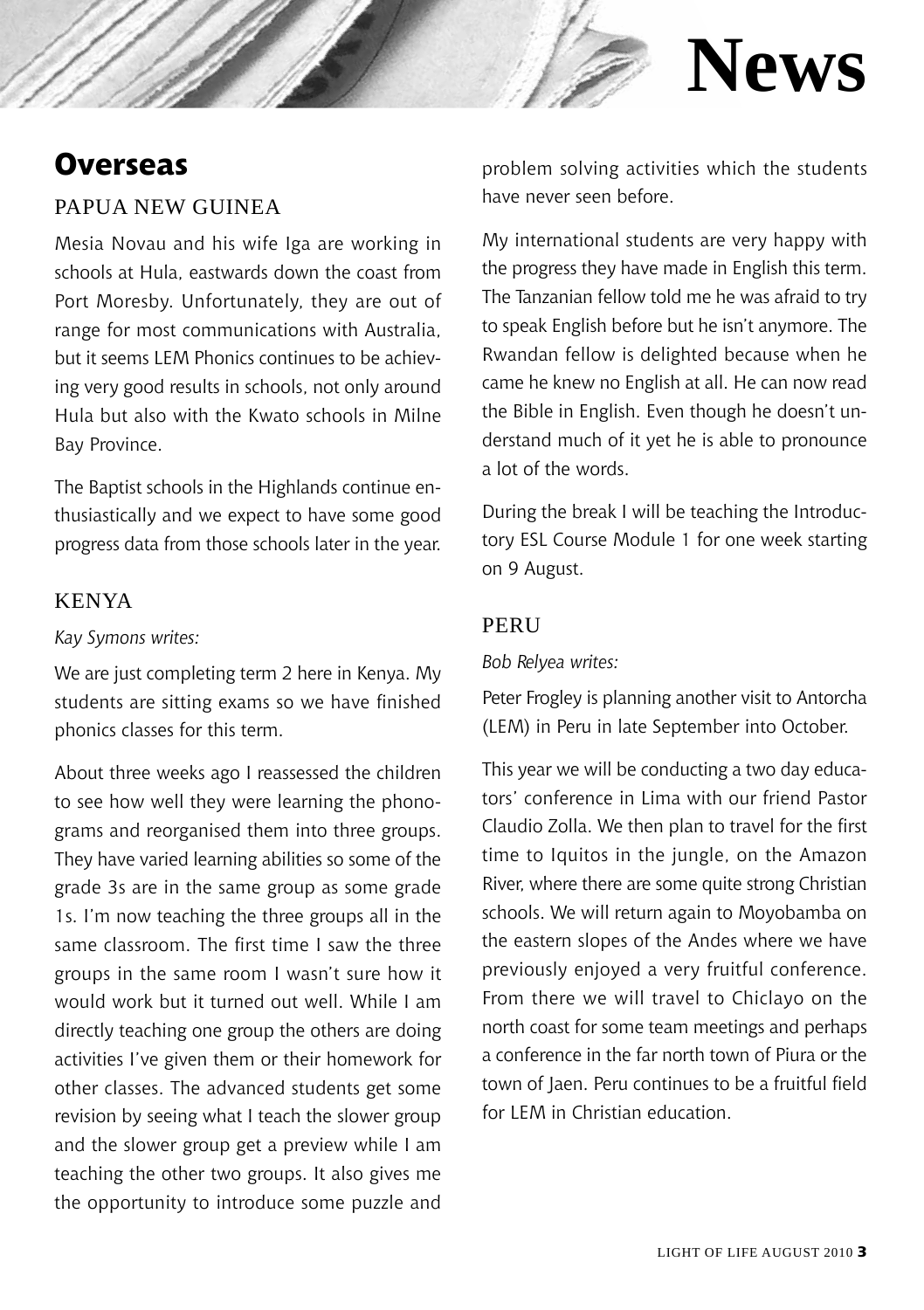YES! I would like to help build an LEM facility in Chiclayo, Peru, to support the team in establishing a strong base from which to serve the nation.

| ×<br>۰<br>. . |
|---------------|
|---------------|

╳

Address

E–mail

**My contribution** 

| ۰,<br>۰, |  |
|----------|--|
|----------|--|

#### **Payment Options**

| Please debit my | □ Visa | Mastercard |
|-----------------|--------|------------|
|-----------------|--------|------------|

No / / /

Exp Date (MM/YY) /

 $\Box$  I have sent payment via bank transfer/EFT (notification MUST be sent via email/phone) BSB: 012 951 A/C: 233 343 821

 $\Box$  I have enclosed a cheque or money order (payable to 'Light Educational Ministries')

#### **Please return to LEM**

Post 200 Florey Drive Charnwood ACT 2615

**Fax** 02 6259 3945

**Email** asklem@lem.com.au

**For more info please phone 02 6259 3944**

#### **The Future**

Bob and Frances Relyea are now at retirement age (like Peter, Kaye and Evelyn) and are planning an exit strategy from being full time in Peru. They want to spend more time with their numerous grandchildren in Australia. They do plan to return each year or two for a month or more to encourage the AME (LEM) team as long as they are able.

Bob writes:

I personally feel that we may have to have one or two more years here to finish things off well so that the local team can carry on the work. The AME team is already doing a good job and that is encouraging us.

A major initiative is to help establish a physical presence in a ministry centre for Christian education through LEM. We introduced this vision in the last issue and again present it in soliciting your assistance.

The Ministry Centre will double as the 'seat' for Antorcha (LEM).There is no multimedia Christian education and creation science resource centre of this nature in all of Chiclayo, a city of 530,000 people located in the north of the country (the third largest city in Peru). It would be a very valuable tool for training the locals, forming a team of educators, and for spreading the Gospel of Jesus.

We estimate the cost of the centre to be \$33,000AUD, fully equipped. Please pray with us that this centre comes to fruition. We would like to start construction this year.

If you are able to contribute, donations can be made through LEM Canberra using the form at the left, or online at **donate.lem.com.au**.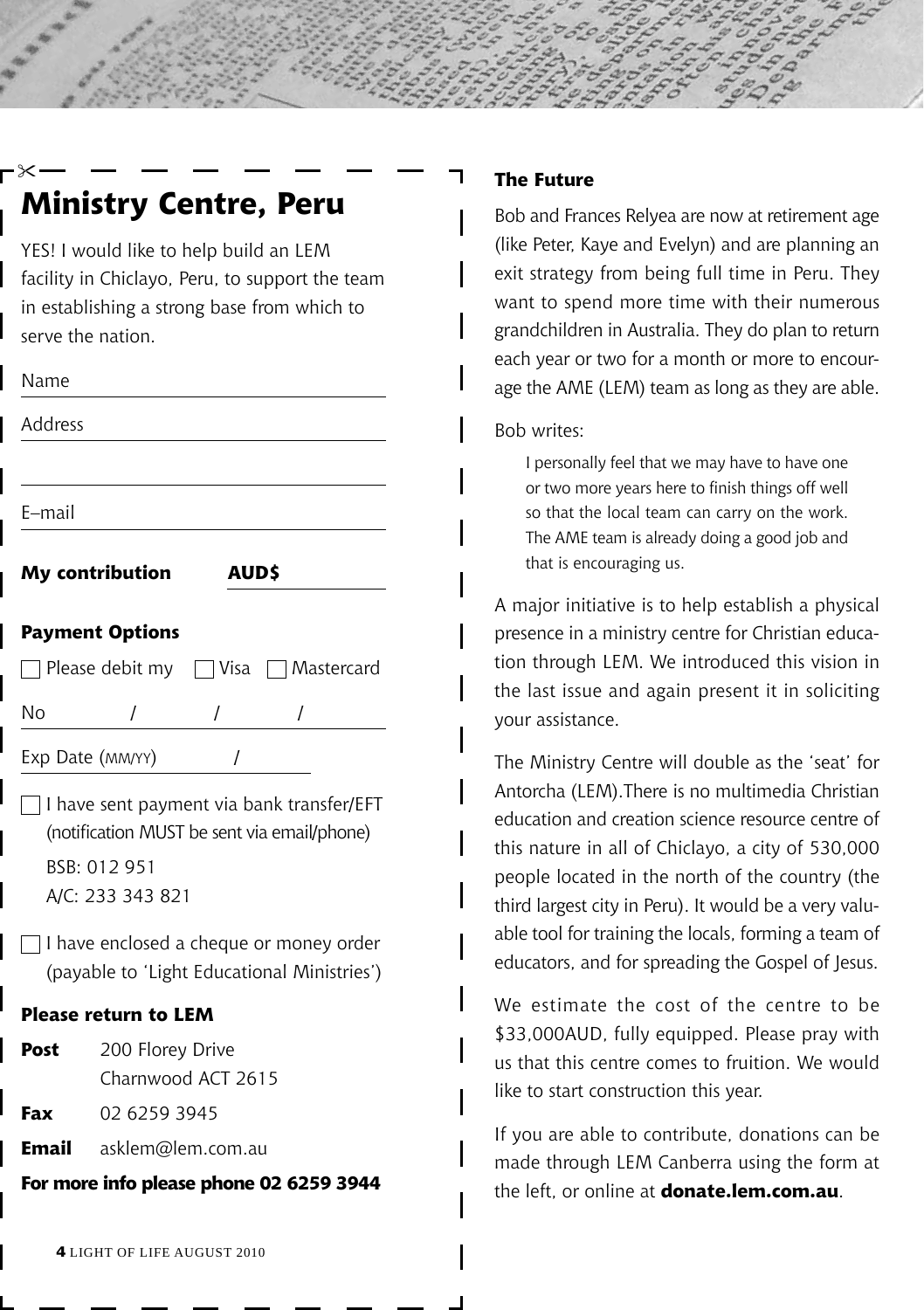

# Light**of**Life Death of Hard Copy

With increases in costs, not to mention the need to reduce our carbon footprint and save the trees, we are planning to cease printing hard copy of *Light of Life* at the end of this year. This will bring to a close over 30 years of sending out our magazine in hard copy. From 2011 we will be sending *Light of Life* to you in electronic format. This will enable us to keep you up–to–date, not only with *Light of Life*, but conference details, clearance items and special news as well. Of course, you will be able to print articles you want to keep or pass on. To facilitate this change we request you please take time to send a message to be included on our email list to receive *Light of Life* to **asklem@lem.com.au**

### **Equip Family Camp**

Kingdom World View Wied the world through the eyes of the King. Strengthen the weakest links. Be '...workers together with Him' to build His kingdom (2 Cor 6:1).

#### **STRONG Faith = STRONG Family = STRONG Nation**

25–28 January 2011 Encounters Conference Centre, Victor Harbor, SA

#### **Speakers**

Peter Frogley—Director, Light Educational Ministries (LEM) Val Stares—Australian Director, Above Rubies Ministries (Other speakers yet to be confirmed)

#### **Enquiries:**

**Prices (includes all food and accommodation):**

> \$250 per person \$200 under 5 years FREE under 2 years

*Day registration will be available closer to the date.*

Louise Shepherd m: 0428 417 798 e: pureheartm5@gmail.com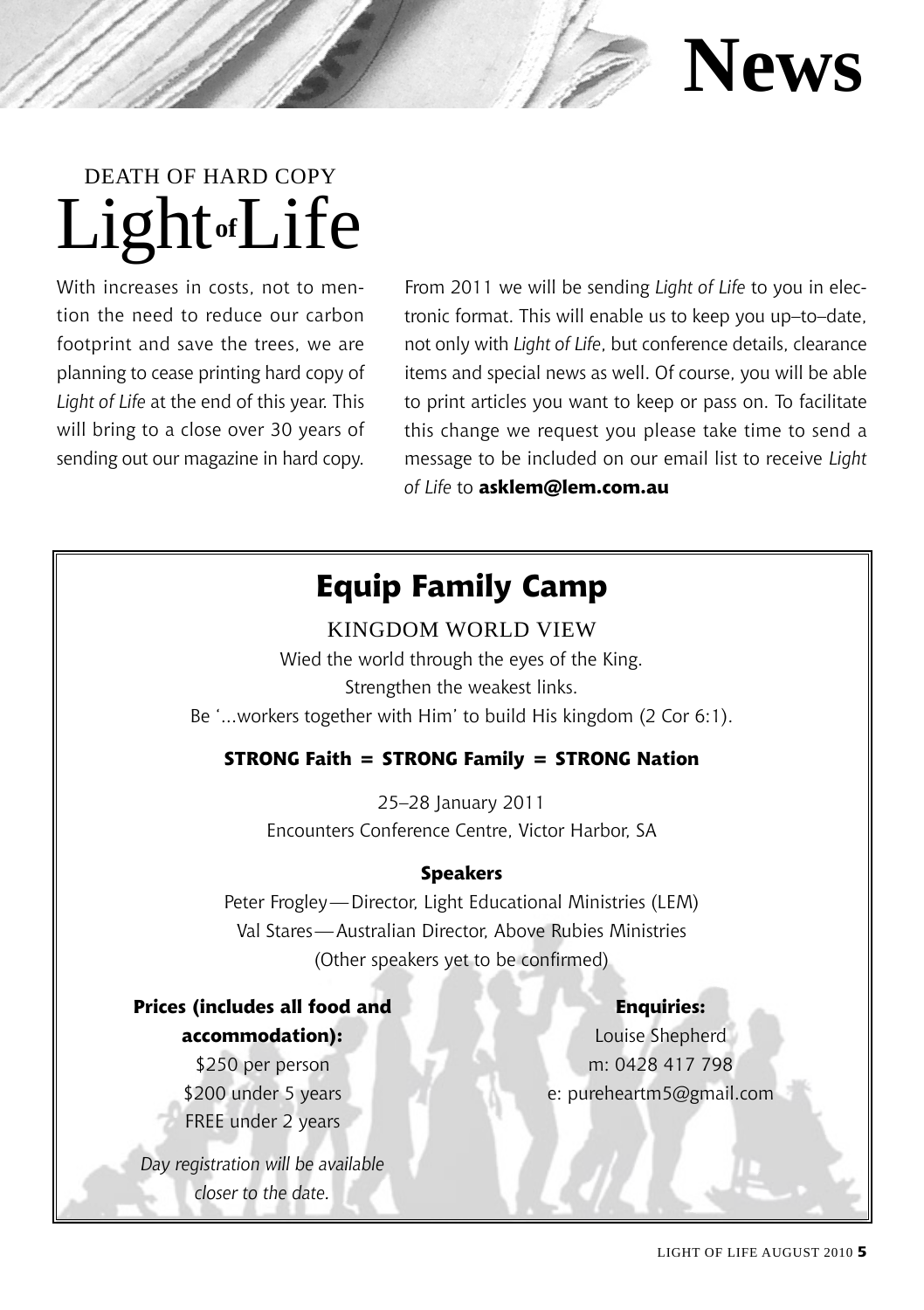# Exploring **Christian**

# **77 Cultivating a Love of Learning**

# **Education**

I receive a regular email promotion from the Foundation of American Christian Education.

As the name implies FACE is a ministry to explore America's heritage and, in particular, the Christian educational system that helped build that great nation. This promotional piece promotes an event or product and usually contains just a few words of inspiration capturing an aspect of their Christian education ministry. On a recent page my attention was caught by a comment of the malaise of the American education system:

What's wrong? Force-fed, worn-out, stimulusresponse, sensation-injected curricula form the consumer-driven education of today and the resulting dependent character—without selfreliance or independent thought.

Let's solve it! Breathe life into learning by daring to research, reason, relate and record. Cultivate the love of learning!

This sentiment encapsulates the fundamental problem with today's education. We are entrapped in an educational philosophy which is foreign to biblical thinking and practice. And it is not only the world that is ensnared, but we Christians are the fruit of such Humanist philosophy without realising it. It is almost impossible to avoid this as at every turn we are bombarded

with Humanism and a lifestyle that is alien to the teaching of the Bible. We will only avoid acting as a Humanist if we self-consciously pursue a biblical philosophy in our lives and practice.

**Peter frogley**

Let's explore the words used by FACE in the above quote.

#### Force-fed and worn out

These are interesting notions as on the surface they would seem more appropriately to apply to repetitious, or rote, learning, which is more characteristic of biblical learning methodology. But by 'force-fed' I think they mean being led along one limited path of thought, claiming to teach thinking, but in reality telling what should be thought.

#### Stimulus-Response

This refers to an approach to education which flows out of behaviourist psychology and was initially developed by the Russian, Ivan Pavlov, who wanted to see if external stimuli could affect dogs' behaviour. He set up an experiment wherein he rang a metronome at the same time he gave the dogs food. After a time, the dogs—which before only salivated when they saw and ate their food began to salivate when the metronome sounded, even if no food were present. These responses observed from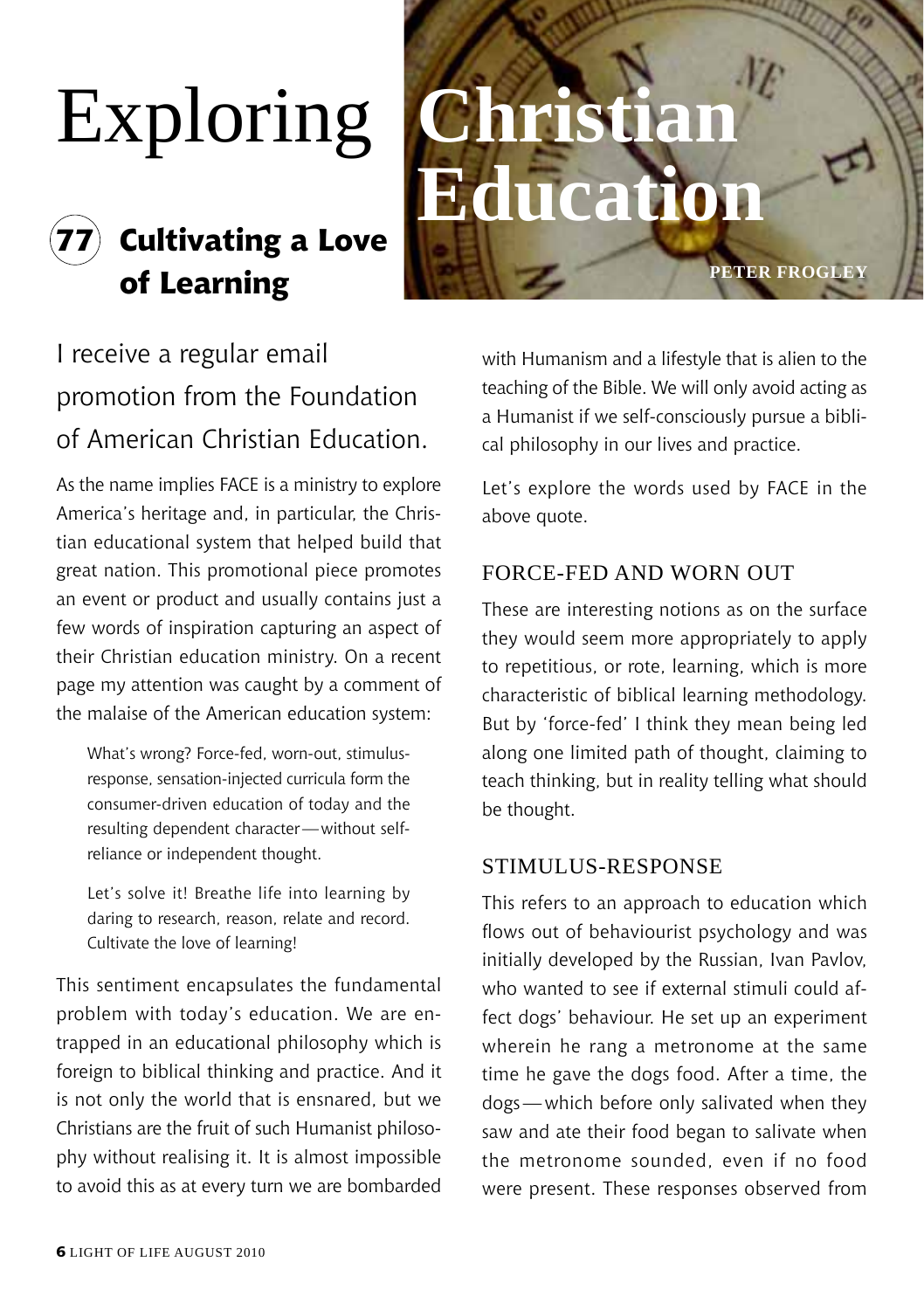experiments with dogs were imported into educational theory through the likes of B F Skinner. The idea is that an educational program is designed to stimulate our children so as to elicit an expected response. The response is perceived to be the learning process, but in reality the 'learning' is simply a response to a stimulus. This is not teaching thinking or analysis skills that develop a child's learning ability.

#### Sensation-injected

This is the experiential approach to education; that is, the teacher sets up experiences through which children learn. This is an outworking of the educational philosophy of John Dewey. Again this method of teaching does not teach thinking skills, but rather develops sensuality.

What children are given to experience is to be the truth for them as their learning clinicians believe there is no objective truth to be taught. When God is eliminated from the equation there can be no truth, as there are no absolutes. In practical terms this leads to the setting of interminable projects which cause children to research on the internet, usually by cutting and pasting slabs of information they seldom read let alone understand. This is an aspect of experiential learning as opposed to didactic instruction.

#### Consumer-driven

Finally, consumer-driven education is that which is designed to enable our children to flow seamlessly into the (absolute) valueless society of today to become the products of the nihilistic cookie-cutter state. The object of this system is self—self-awareness, self-fulfilment, self-confidence, self-esteem, self-centred—which in the final analysis is self-ish! Selfishness conformed to the godless values of the modern state.

#### Dependent character

The result is dependent characters who have little capacity to make wise decisions. These dependent characters are humanist characters, dependent on the state for their livelihood and for their thinking. They become victims of political correctness, spruiking values that change from day to day and reciting the mantra 'The government should do something about that.' They become just another cog in the wheel of the Nanny state!

I so appreciate Rosalie Slater's statement in her book *Teaching and Learning America's Christian History*, which effectively summarises the nature of modern education:

Yielding to the arguments of secularism, in the 1830s and 50s, we permitted our churches to relinquish their leadership in Christian education. In making this change into government sponsored schools, we closed our Bible as the educated and the political text, and we shifted our level of education from the building of individual Christian character to the building of group character, conformable to society. As we shifted from a God-fearing republic to a mancentred democracy we began to flounder.<sup>1</sup>

### **The Solution**

The Foundation of American Christian Education article went on in their email promotion to briefly present what they consider to be the answer.

The importance of education to the future of our liberty is a topic sadly lacking in these times. As Christians, we are accountable for the blessings of liberty God so graciously established in our nation and by which we freely worship, send missionaries around the world, and establish homes, families, churches and schools.

The erosion of American liberty is the tragedy of this age.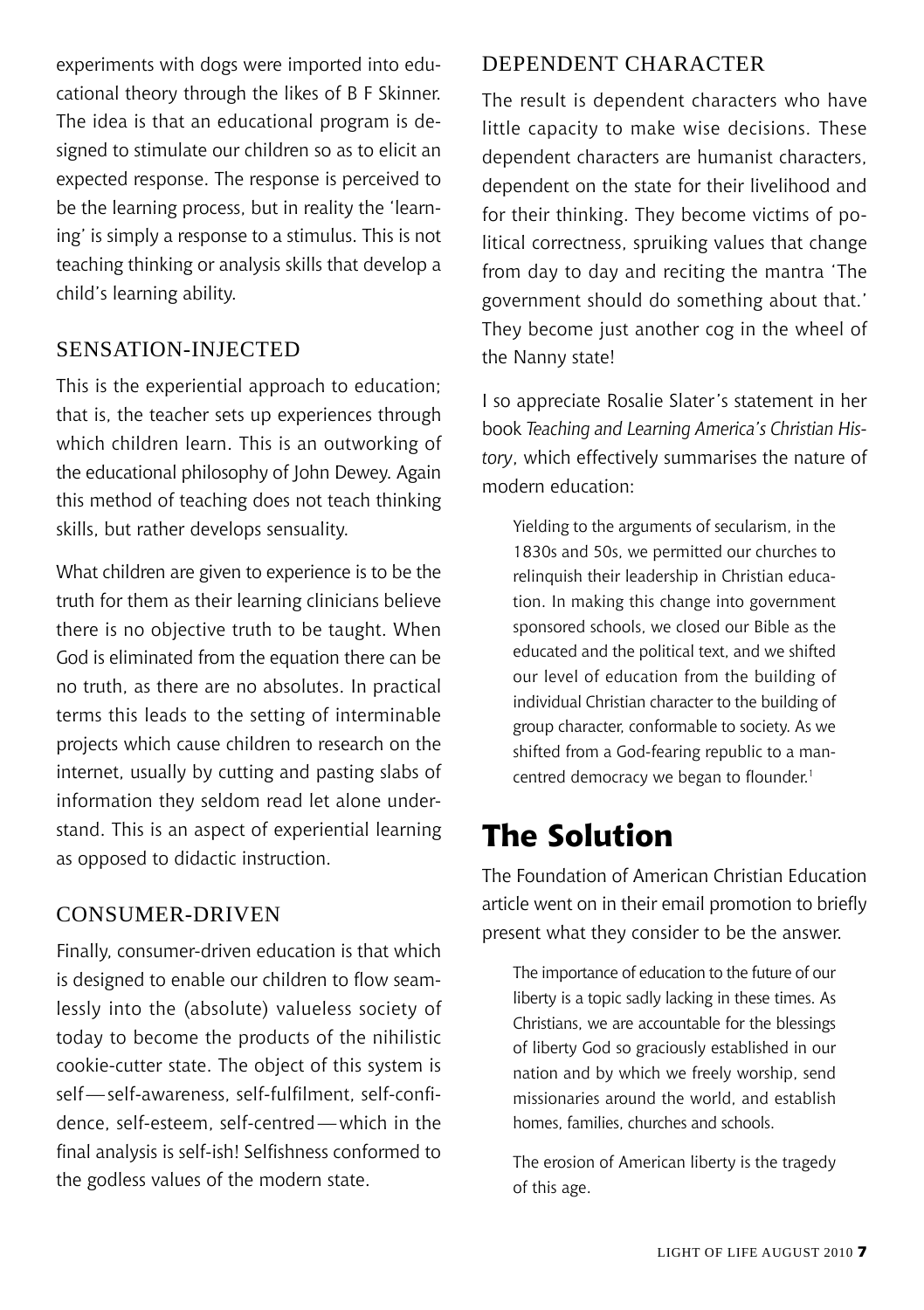Our charge is to restore — using the same means that produced the fruits of personal and civil liberty—instilling Biblical principles of education and government in the characters and hearts of our children.

The solution according to FACE is to cultivate the love of learning. Many would say that is the goal of the State education system. However, what we are trying to demonstrate is that the humanistic system actually demeans learning. For the Christian, learning and discipleship are essentially the same thing. The humanist system emphasises freedom to do whatever the individual may choose whilst a biblical system is designed to develop individual Christian character, which is to make each child a disciple of Iesus Christ. There is a vast ocean of difference between the two models

There is a biblical methodology for learning which FACE calls the Principle Approach (this model is one of the greatest strengths of FACE). A summary of this approach was provided in their promotional piece:

The Principle Approach of education begets a fresh approach enabling the teacher to instill the principles and leading ideas of the subject with methods that form Christian character and self-government, making the student the learner as the teacher governs and inspires. This biblical model, based in the absolute truth of the Word of God, restores Biblical reasoning and responsibility—restoring the nation in each generation.

#### The seven Principles

The seven principles of the Principle Approach to learning have been drawn from the work of Noah Webster (of dictionary fame). He considered these principles were fundamental to building a world view from which to learn and thus build a system of education that could accurately be

called Christian. A very brief summary identifies the seven principles:

#### **1. Individuality or diversity**

The development and application of the biblical concept of unity in diversity—the one and the many. Each part of creation is unique, as is man, and God preserves and enhances the unique value of each individual.

#### **2. Authority or self government**

All authority rests in God and He has delegated authority to man that he might govern himself and hence, using biblical principles, his society.

#### **3. Christian character**

God is fulness of perfect character. God builds His character in us through the circumstances and even sufferings of this life.

#### **4. Stewardship, property and conscience**

God is the owner and careful steward of all He created. He has given stewardship over the property that He has entrusted to us. It is our responsibility to take dominion over that property as stewards of Christ bringing glory to His name.

#### **5. Power and form**

This concept is expressed through sovereignty and government. God expresses His power through His triune nature. God manifests His power through us by the Holy Spirit and form through the Bible which instructs us in governing our lives and affairs; beginning with self-government through family, church and civil government.

#### **6. Sowing and Reaping**

God sows of Himself and reproduces Himself, His ideas and kingdom through sowing His Holy Spirit in our lives. We then sow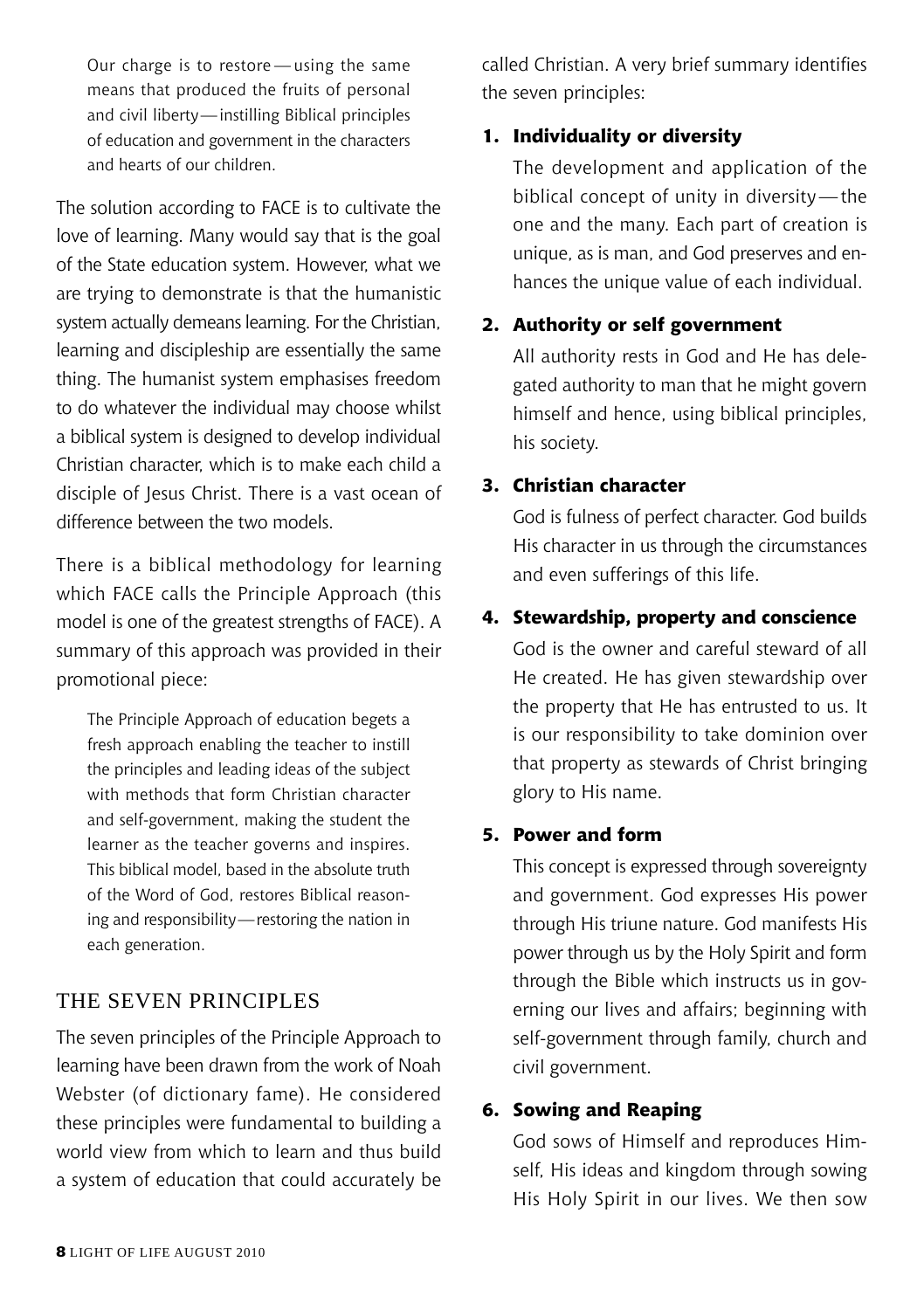His principles in our lives and we reap the fruit of a peaceful and prosperous nation.

#### **7. Unity**

God is at unity with Himself and through the Holy Spirit gives unity to the regenerate,

# the **humanistic**

system actually **demeans learning**

enabling them to live in unity and harmony.

#### THE METHOD

What is this methodology that is claimed to cultivate the love of learning? It is often called the four Rs of learning: research, reason, relate and record. It is a structured and orderly approach that fits ideas and information together in a manner that makes them useful for the child. Understanding how God's creation functions brings a motivation to learn, which the cultivation of a love of learning. Below we outline the progression through the four Rs.

#### **1. Research**

This is original research and examination of Scripture, texts and notes for key ideas. In addition, teachers should demonstrate particular factual information. They ask good and probing questions to cause the students to examine their position. Students are encouraged to consider different ways to understand what they are reading.

#### **2. Reasoning**

The students ponder the research by paraphrasing the readings in the light of Scripture and in their own words. They then summarise, or precis, the key ideas from their reading. The concepts are tested through questions set for essay format answers designed to encourage whole thought in whole expression. That is, in writing an essay the students must consider all aspects of the material in light of the question and formulate an orderly and comprehendible answer.

#### **3. Relating**

The teacher uses illustrations of the concepts that connect them to the life of the student. Endeavour to teach the concepts in their natural settings where it can be connected to the students' real life settings. Seek to relate these concepts to areas of service or vocation in which students can serve the Lord and assist in spreading the gospel of the kingdom.

#### **4. Recording**

The concepts studied need to be noted so that the students can ponder them and in the process make them their own property. This enables the planning of application of the concepts or ideas in the students' experience and thus they are preserved in their lives. The students' written records form the basis for teaching others the vision and building a heritage for the next generation.

The implementation of this method of presenting God's world will develop the study habits that will enable your children to fully develop their God-given capacities. Thank you FACE for rediscovering and promoting one of the best approaches to Christian education.

#### **REFERENCES**

1 *Teaching and Learning America's Christian History—The Principle Approach* is available from LEM for \$59.10. Hardcover, 414 pages.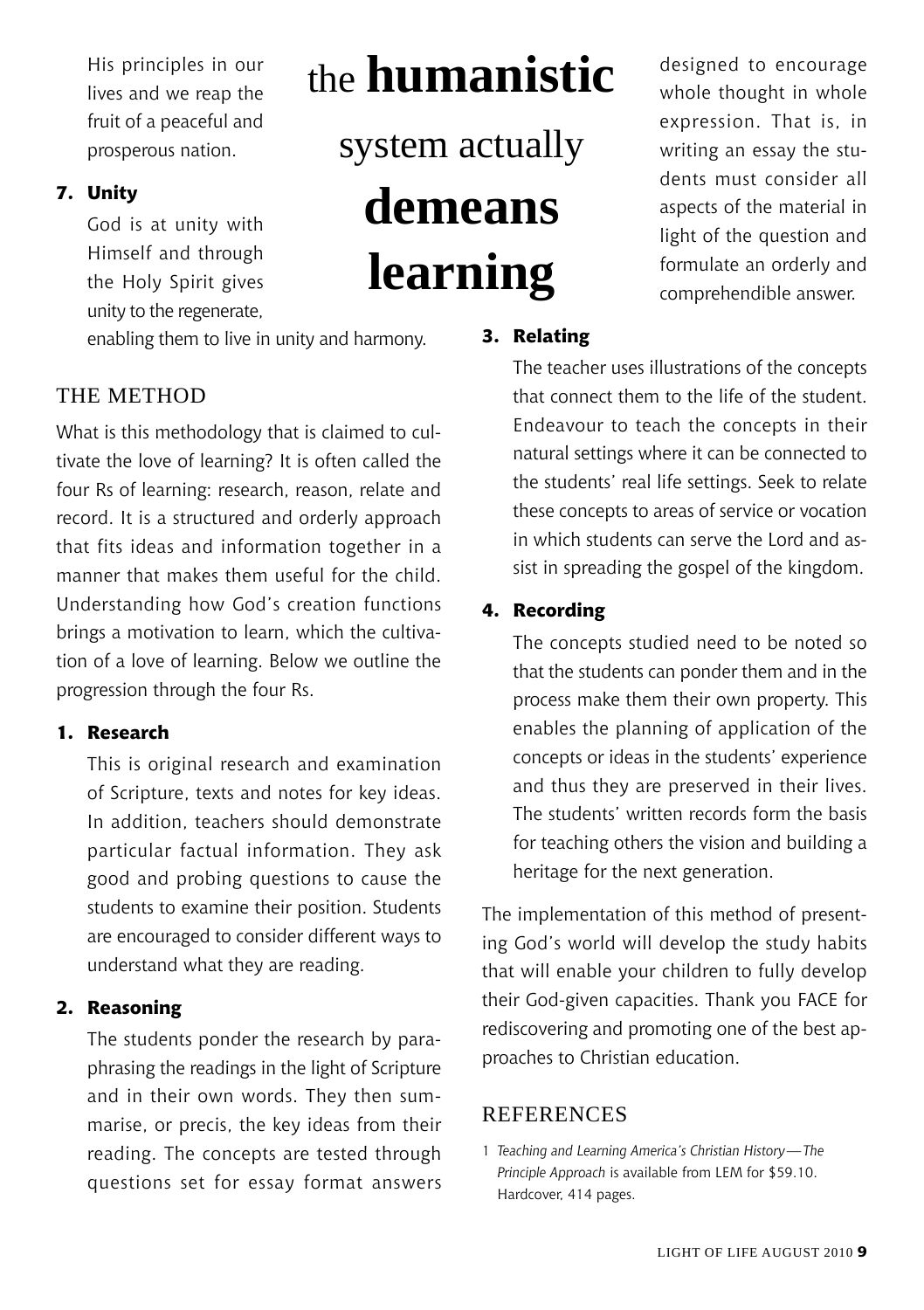**The final test of any school is what it produces...**

# luating the **product** of our schools

**John David Martin**

# For over half a century, the Lord has blessed us with the privilege of educating our children in a Christian environment.

Christian curriculum has been developed to assist in this work. Christian teachers from among us have risen to the challenge of teaching in our classrooms. We are thankful for this blessing, especially when we consider the corruption that characterises government schools today.

However, continued success in this effort is only realized by ongoing diligence. We should step back from time to time and evaluate our efforts by examining the product being produced in our schools. That product is not only academic ability, but also the character that has been imprinted in the lives of the boys and girls who pass through our schoolroom doors. We cannot take a casual approach to schooling and expect our students to gain all they should during their years of formal education.

A product is evaluated by its performance. If a car inhabits the repair shop too frequently, consumes too much fuel, or performs poorly on the road, we conclude that it is a bad product. If a sweeper raises as much dust as it sucks up, or stalls intermittently, we consider it a nuisance. But what can we say if our children emerge

from our schools incapable of making practical academic applications to everyday life? What if our students exhibit poor study habits, lack social graces, or harbor bad attitudes?

Someone else's problem? No—Christian homes, churches, and schools all need to take responsibility for the welfare, both spiritual and material, of the children that God gave us. The product we are considering has eternal value.

Let us briefly discuss five basics for preparing our children for useful service to the Lord and the church.

1. **Vision** is required to design a product. Isaiah spoke of people who err in vision and stumble in judgment (Isaiah 28:7), and the Proverb writer indicated that people without vision will perish (Proverbs 29:18). We must also have heavenly insight regarding the education of our children. We must know what we want for our children and plan to attain our goals. Parents and teachers, we have a responsibility in designing our children's character. We must have a right view of God and our accountability to Him for our children. We cannot take a mediocre approach to this important matter and expect to produce faithful youth. We need spiritual insight and guidance.

2. **Quality materials** assembled on a solid foundation make a good house. If we begin to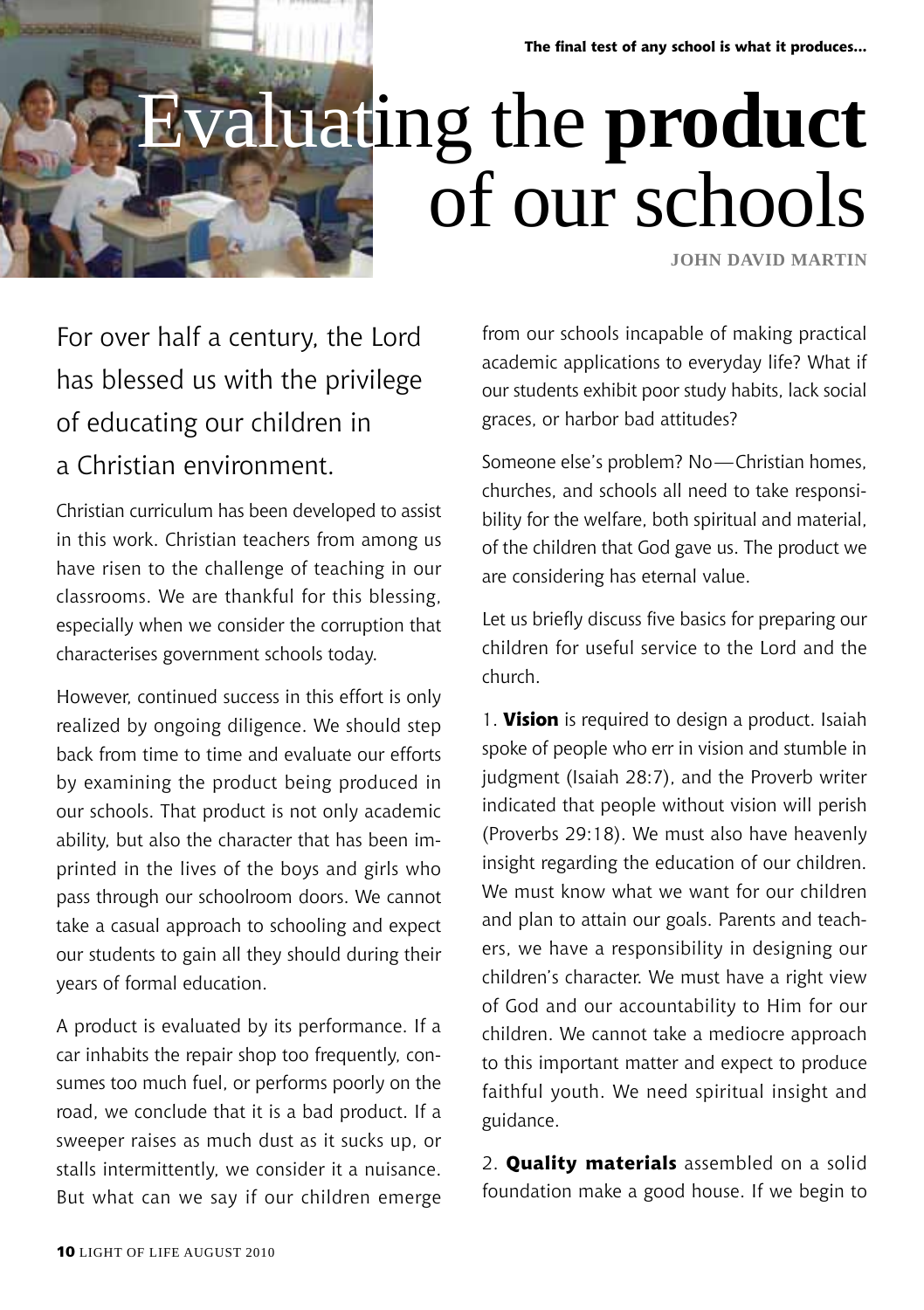build a house with inferior building supplies, or if we fail to lay a good foundation, we can expect a building that is not durable. So it is with the lives of students. Teaching from a godly perspective with sound curriculum is essential to instilling good understanding and solid character. Eternal values drilled into young hearts are the seed from which spiritual lives grow. A good product will keep doing the job for which it is designed for a long time. We should strive to build character that will endure eternally. Sound teaching and discipline in our classrooms help produce men and women that remain faithful through the trials and temptations of life.

3. We want our students to acquire **practical functionality** for life. While academic excellence may not be our ultimate goal, we should strive to give our children a working knowledge of the basic subjects. That means that we will help them not only to learn facts, but also to apply that knowledge to everyday life. We want them to be able to function well enough to support themselves and to help others in daily life.

There is also a 'reasonable service' that is expected of the Christian (Romans 12:1). The church needs writers, teachers, and preachers as well as capable homemakers, farmers, carpenters, and mechanics. Are we preparing a product for these tasks? Are our boys learning to

# we should strive to **build character** that will **endure eternally**

read effectively in public? Are they capable of making accurate measurements? Are our girls capable of dividing and multiplying measurements to adjust recipes? These and many other practical skills should be taught in our schools.

4. A machine that is difficult to service may wear out sooner for lack of maintenance. Speaking of easy maintenance makes me think of a **teachable spirit**. Do our students learn submission at home and at school? By precept and example, we must help our students enjoy the benefits of working together under authority. The end product we aim for is respectful youth who are willing to subject themselves to the Lord and His body, the church. Youth who are unwilling to accept direction will find it difficult to maintain their spiritual life and may lose out along the way. Working together at projects in the classroom is a good exercise to learn cooperation.

5. A well-designed product has **user appeal**. Children who exemplify the Christian graces are a testimony to the world in this corrupt, permissive age. Roughshod, disrespectful children are a detriment to a Christian testimony. Expressions such as 'please', 'excuse me', and 'thank you' along with proper actions and deeds are imperative to carry out Ephesians 4:32. Our classrooms need to be learning centers for the Biblical virtue

> of kindness. The time to build good character is now, not when children are grown into young men and women who do not know how to act responsibly. Modest, faithful youth are a bright spot in today's dismal social climate.

If we want a good prod-

uct, we should also guard against some negative humanistic concepts about education.

Society today promotes self-attainment. 'Be all you can be.' 'Do what feels good.' Such expressions are typical of selfishness. A better product is the character who has learned to serve others.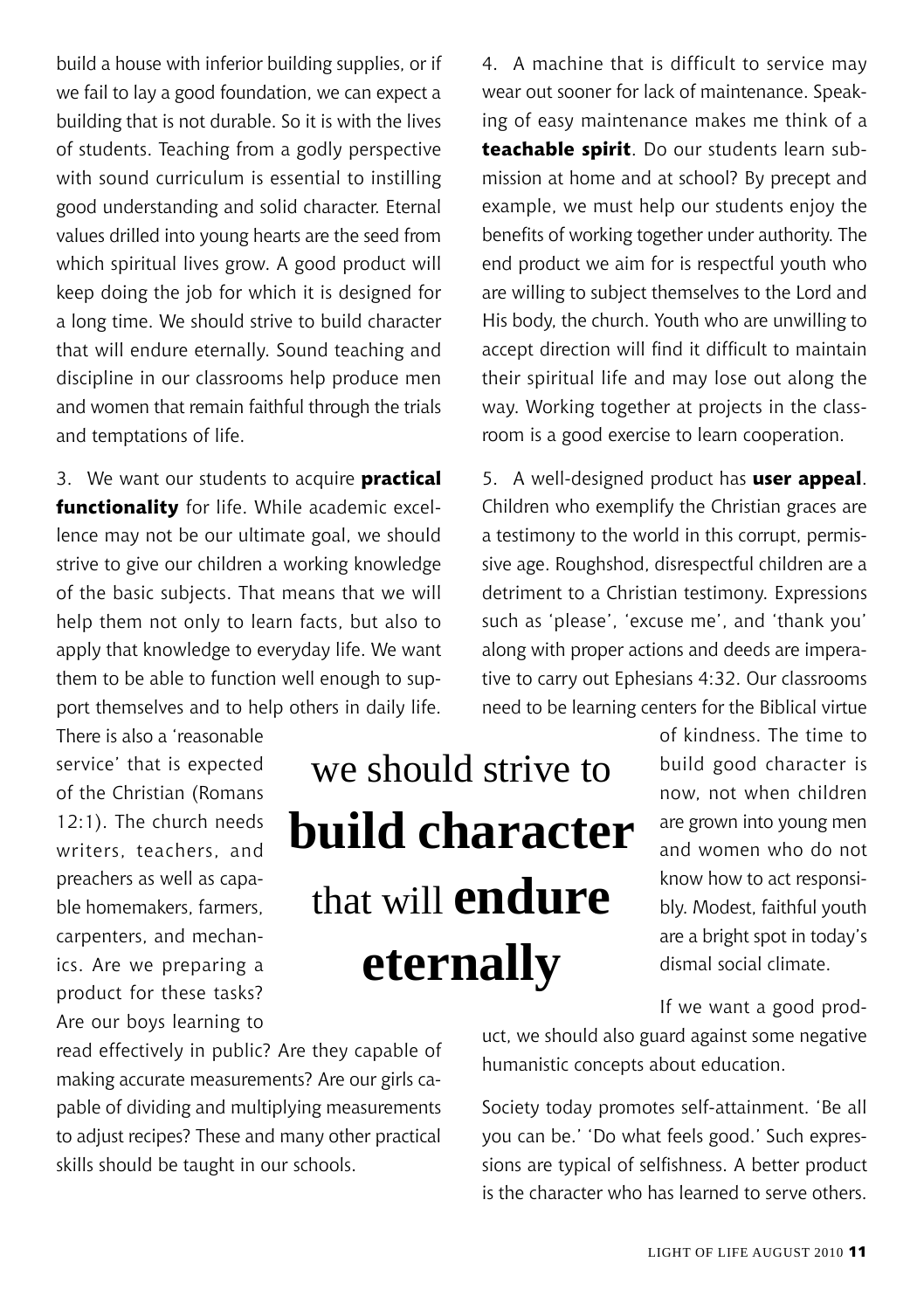The 'me' mentality has no place in those who seek to live for Christ. In school, children should be learning the desirable trait of thinking about others first. Recess time and the ensuing waiting line at the water fountain are good times to teach this virtue.

The philosophy of no absolutes is wrong, since we serve an absolute God. Relativity eventually destroys awareness of right or wrong and makes people their own little gods. The Bible way is to submit to truth. Our children should be learning that principle in our classrooms on a day-by-day basis. They should see the Bible way lived out by their teachers and should be expected to answer for wrong deeds while learning to appreciate the right.

Thinking of education as an ultimate achievement will result in people who are 'ever learning' but 'never able to come to the knowledge of the truth' (2 Timothy 3:7). Education is not an end in itself, but a means to better serve the Lord. It is a means whereby we may gain knowledge of the truth, rather than to lift up self and its ambitions. Some think of education as the way to better society, but education without regenerated hearts will never lift souls above the debauchery of sin. Our children must learn that a good education is a vehicle to a life of service and satisfaction, not something to be proud about.

The idea that learning must be fun falls short of the Biblical concept that 'the sleep of a labouring man is sweet' (Ecclesiastes 5:12). While we understand that learning can be enhanced by interest, we must understand that diligence is a requirement for learning. To appeal to the lower nature of the child by exposing him to caricatures

and foolishness so he will 'learn better' is to undermine the goal of our Christian school efforts. The use of computers to replace teachers may result more in computer intrigue than in practical learning.

Thinking of formal education as a necessary evil or as something we do simply to satisfy the law is to 'err in vision.' We must develop a burden for the work of teaching our children in the way of truth if we are to be effective in this work. If we do not care enough about the quality of our product, we will fail to understand the urgency of having our Christian schools and adversely affect the value of the final product.

Parents, ministry, and teachers, sit up and take notice. How is it with our students? We can monitor their academic progress by evaluating and grading their everyday work and administering achievement tests. But beyond that, what character is being developed in these precious souls? Now, while they are in their formative years, is the time to think seriously about what we want them to be later.

We want youth that can do more than talk right. We want spiritual youth that have conviction and strength to live right. The final results of our work may not be fully realised until eternity, but now is the time to shape and mold vessels that can carry the Gospel forth in this life and rest in heaven some sweet day. Will our product 'suffer loss' (1 Corinthians 3:15), or will it endure?

> *Reprinted by permission, The Christian School Builder (Rod and Staff Publishers, Volume 42, Issue 5)*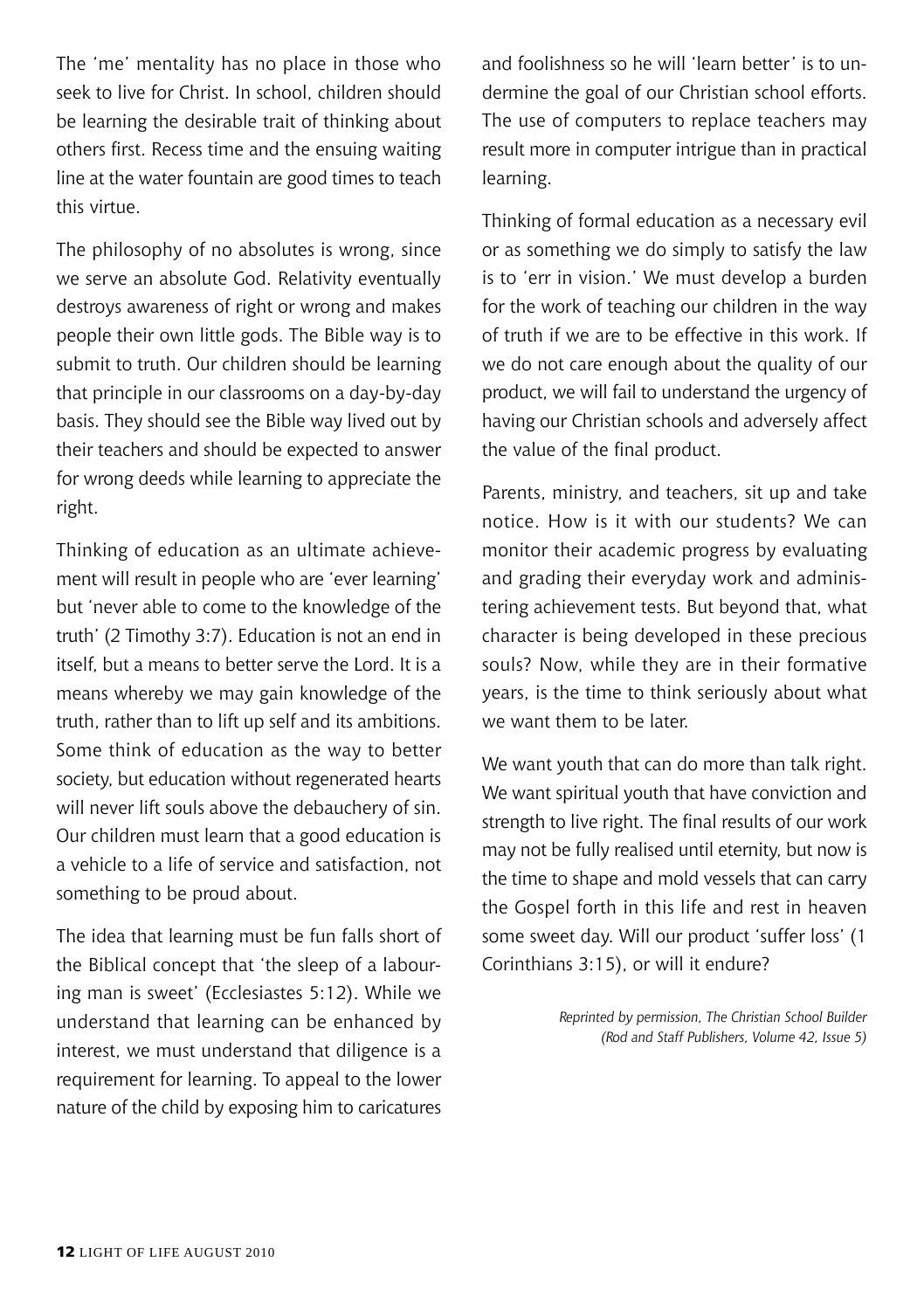# **Grain pain**

# **The problem with refined grains**

**Notes adapted from Dr George Malkmus, Founder of Hallelujah Acres**

When whole grains are processed, goodness is removed and potentially devastating health consequences can follow.

#### **What are refined grains?**

A refined (or processed) grain is a whole grain that has been stripped of its outer shell (fibre) and its germ (nutrients), leaving only the endosperm (embryo sack).

During processing, grains go through a heating, mechanical, and chemical process, during which vitamins, proteins, fats, enzymes (in fact, almost all nutrients) as well as the fibre are removed, leaving practically nothing but pure refined carbohydrate.

When you read the word 'enriched' on the label of a refined grain product, it means the manufacturer, after removing the germ from the whole grain which contained the nutrients, has attempted to replace some of the lost nutrients with chemical additives.

When we consume a refined grain, because the fibre has been removed, a high percentage of the starch is quickly broken down into simple sugars.

These simple sugars from refined grain hit the blood stream almost as rapidly as refined sugars. Dealing with all of this sugar exhausts the pancreas and/or adrenals, and can produce diabetic/hypoglycemic reactions.

The average lifetime consumption of refined sugars and grains in America is approximately 10,500kg per person. This helps us understand why so many people suffer with blood sugar problems.

This incredibly high intake of refined sugar and refined grains is devastating to our health and is also causing a myriad of psychological problems, which unfortunately are treated with drugs. No one has ever recovered from a psychological problem through the use of drugs.

Prior to 1900, practically no refined sugars or refined grains were consumed. For sure there were no refined sugars, or refined grains, in the diet God gave Adam and Eve in the Garden of Eden.

We need to remember that every physical and psychological problem has a cause. If we want to recover from a problem we must remove the cause.

#### **Emotional instability**

Studies reveal a strong link between juvenile and adult criminal offenses and refined sugars and grains. Similar research reveals a strong link between mental illness and sugar derived from these refined sources.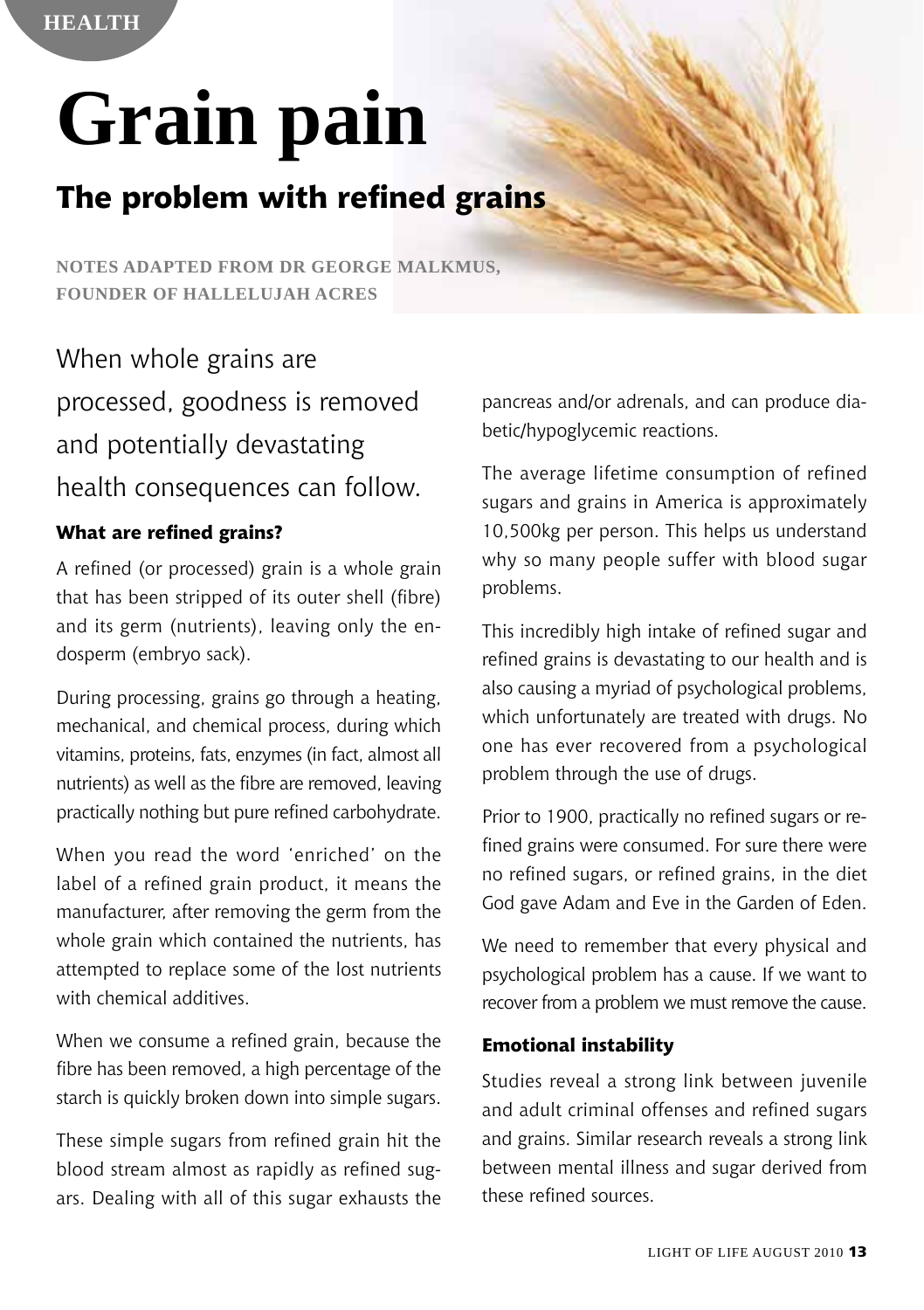Hypoglycemic reactions, for the sensitive consumer, promote extreme irrationality, emotional instability, and on many occasions aggressiveness. Recent studies reveal that sugar, coming from both refined sugars and refined grains, may be just as involved in mental illness, divorce, and crime as alcohol has been found to be.

These refined grains and sugars also play a significant role in the bad behaviour of children, which often leads to a diagnosis of ADD or ADHD. Unfortunately, the doctor often prescribes a drug that can have potentially devastating consequences.

Through the years there have been some wonderful testimonies from mothers reporting that after removing refined grains and sugar from their child's diet and placing them on a basically raw plant diet, the child became a totally different and well-behaved person.

Depression is also one of the most rapidly growing problems in our society, and refined sugars, along with refined grains, are a major contributing factor!

#### **Digestive stress**

Refined grains are excessively starchy and present an overwhelmingly difficult task for the digestive system. Refined grains also cause mucus formation. Since 1965, scientists have repeatedly linked high gluten consumption from refined grains to learning disorders and schizophrenia.

#### **Addiction and weight gain**

Refined grains are addictive! When seeking to change diet, refined sugar and grains are the two most difficult items to eliminate from the diet, because these sugars have an addictive influence as powerful as nicotine and alcohol.

Because refined grains do not provide satisfaction, the body continues to be hungry, leading to overeating.

#### **Immune system**

The immune system was given by God to protect us from the germs, viruses, and bacteria of this world. It is our first line of defence! Refined grains suppress the immune system, keeping it from being able to perform its God-given tasks.

#### **Gluten**

Gluten is the grayish, sticky component of wheat flour and some of the other grain flours, composed mainly of the proteins gladin and glutenin.

Not all grains contain gluten. Exceptions include millet, amaranth, quinoa and oats.

Refined grains such as wheat, which is exceptionally high in gluten, can produce many physical and mental problems, in addition to celiac disease. Problems linked to high gluten intake can include: asthma, allergies, gluten intolerance, digestive disturbances, yeast infections, various mucus and congestive disturbances, several types of arthritis, and even chronic overeating.

*'Grain Damage' by Douglas Graham, DC*

#### **Other physical problems**

Refined grains have been associated with malnutrition, decreased resistance to disease, mental instability, and obesity.

Refined grains can also cause or increase the severity of PMS symptoms and decrease cognitive or intellectual function, especially in children. Refined grains, along with refined sugar, also contribute to heart disease and much more.

#### **In conclusion**

If we want to have a strong healthy body and mind, we are wise to eliminate not only refined sugars from our diet, but also refined grains!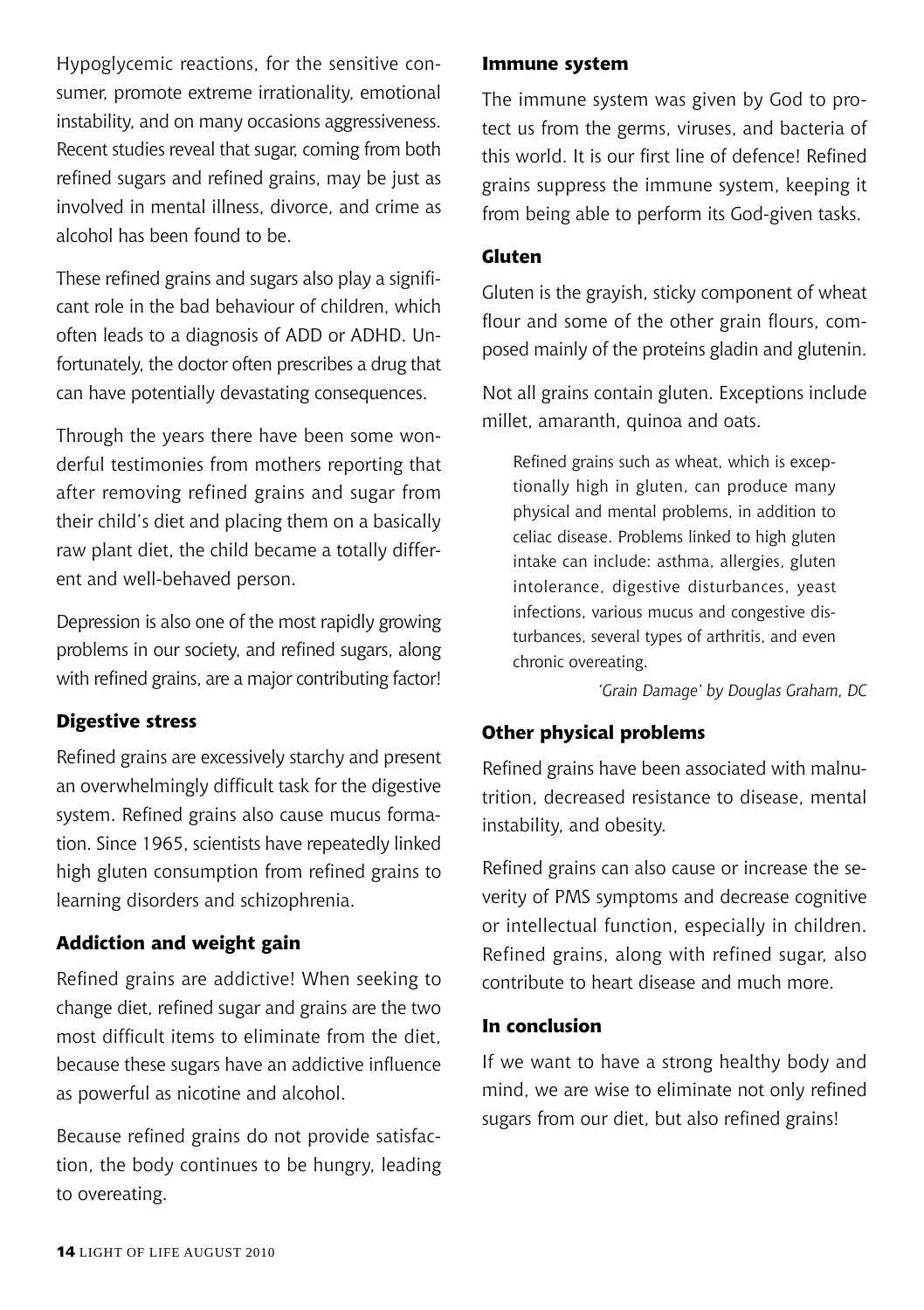**order online at**<br>**orders.lem.com.au** 

# **New Arrivals**

### **LEM Phonics Teacher's Resource Kit designed for schools**

The LEM Phonics Teacher's Resource Kit has been upgraded with new materials covering the word lists and rules. We will continue adding to the kit regularly and advise when new materials are uploaded to your kit.

The TRK is only available on its own website with an access address and password exclusively dedicated to your school. Resources are easily printed from PDF files and duplicated for your class.

When you purchase access to the TRK your school will be issued with a certificate containing your access address and password. Your initial user fee of **\$149** allows you to use the TRK until 31 December 2011, when you will have the option to renew your subscription and continue access and updates. When you renew at a cost of **\$99** you will receive a new access certificate and password. The old password will expire after 31 December and will no longer access the resources.

Initial purchasers who purchase the TRK after 1 August each year will have access until the following year's end.

23167 Teacher's Resource Kit Initial **\$149.00**

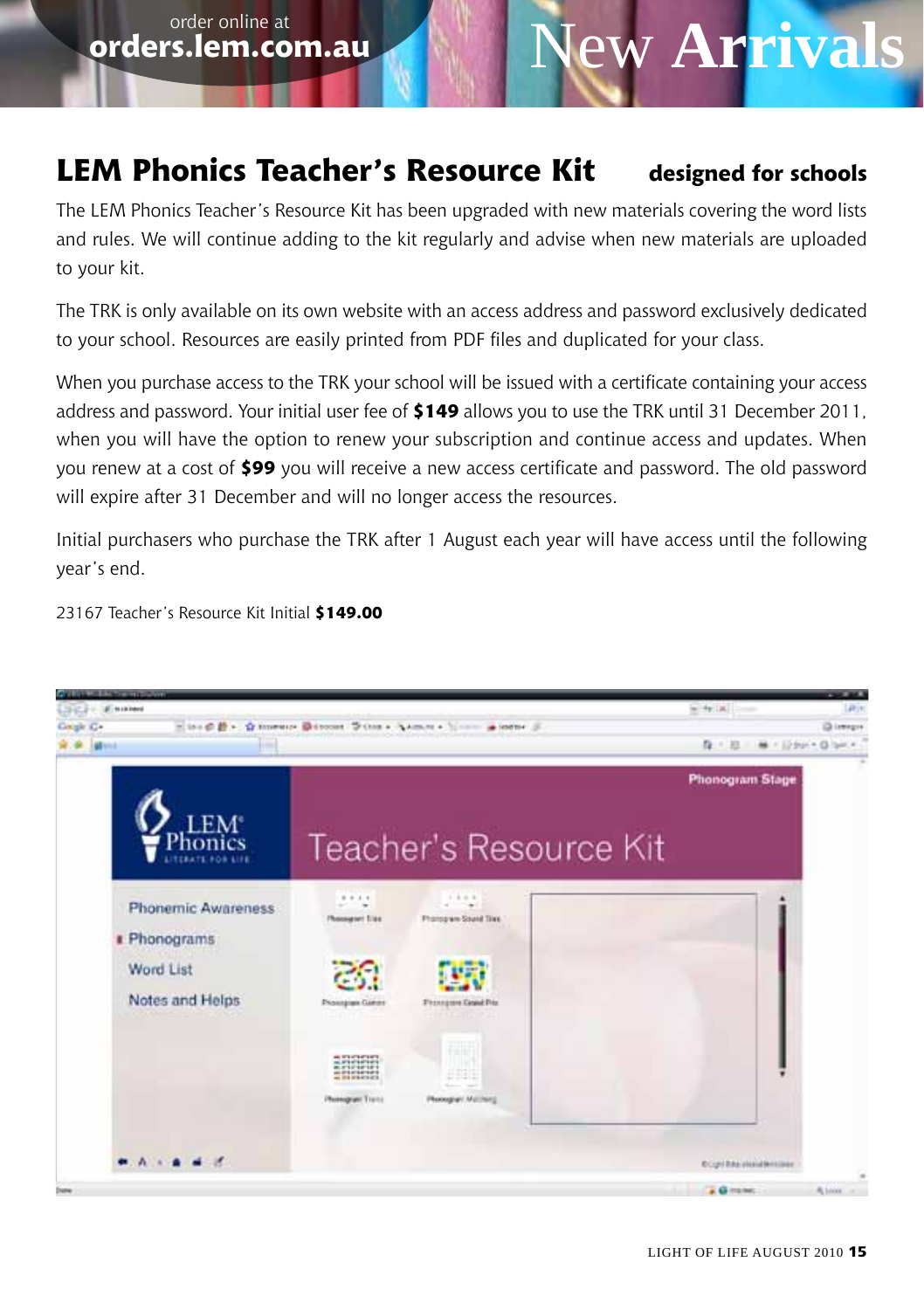### **R M Ballantyne series**

The G A Henty historical stories have been very popular among 10–15 year olds for many years, but we are unfortunately no longer able to supply them. In their place we present a new series of story books by 19th century Scottish writer R M Ballantyne. Ballantyne's books are written in classical yet very readable language, suitable for the same 10–15 year age group. They are more specifically Christian than the Henty titles but still retain the 'adventure and battle' appeal which made Henty so popular.

*Visit www.prestonspeed.lem.com.au for great clearance deals on G A Henty titles and other books from Preston Speed publishers.*

There are twenty titles in this recommended series, all in quality hardcover and only **\$29.95 each**.

#### **Blue Lights**

Miles Milton joins the British army for the war in the Sudan to experience the good life of adventure. However, the providential hand of God is upon Miles, and experiences of life in the Sudan and among the tribal clans help him realise his folly. His heart is changed to seek God and he returns home to England to be reconciled with his family. 13480

#### **The Cannibal Islands**

Join Captain James Cook to such exotic places as Tierra del Fuego, Tahiti and New Zealand where he is confronted by cannibals addicted to eating human flesh. Included in this book is *Fighting the Whales*. Bob Ledbury sets sail on his first whaling cruise at just fifteen but never strays from the foundation of Christian faith. 13481

#### **The Coral Island**

A breathtaking account of narrow escapes and harrowing trials in the South Pacific. Ralph Rover, Jack Martin and Peterkin Gay are marooned on a coral island in the Pacific. They learn to survive with cutthroat pirates and savage cannibals through their faith in God. 13482

#### **Deep Down**

A heart-warming tale of love, life, laughter, and tragedy living

near the tin and copper mines of St Just, Cornwall, in the mid-nineteenth century. There, amidst the dangers of the deep mines, a story of courage, contentment and adversity takes place, encouraging us to be grateful for Christian home and faith. 13843

#### **The Dog Crusoe**

Come with Dick, his remarkable dog Crusoe and his travelling companions as they set out across the prairies on a mission of peace and exploration. Crusoe proves a great blessing to his noble master. 13484

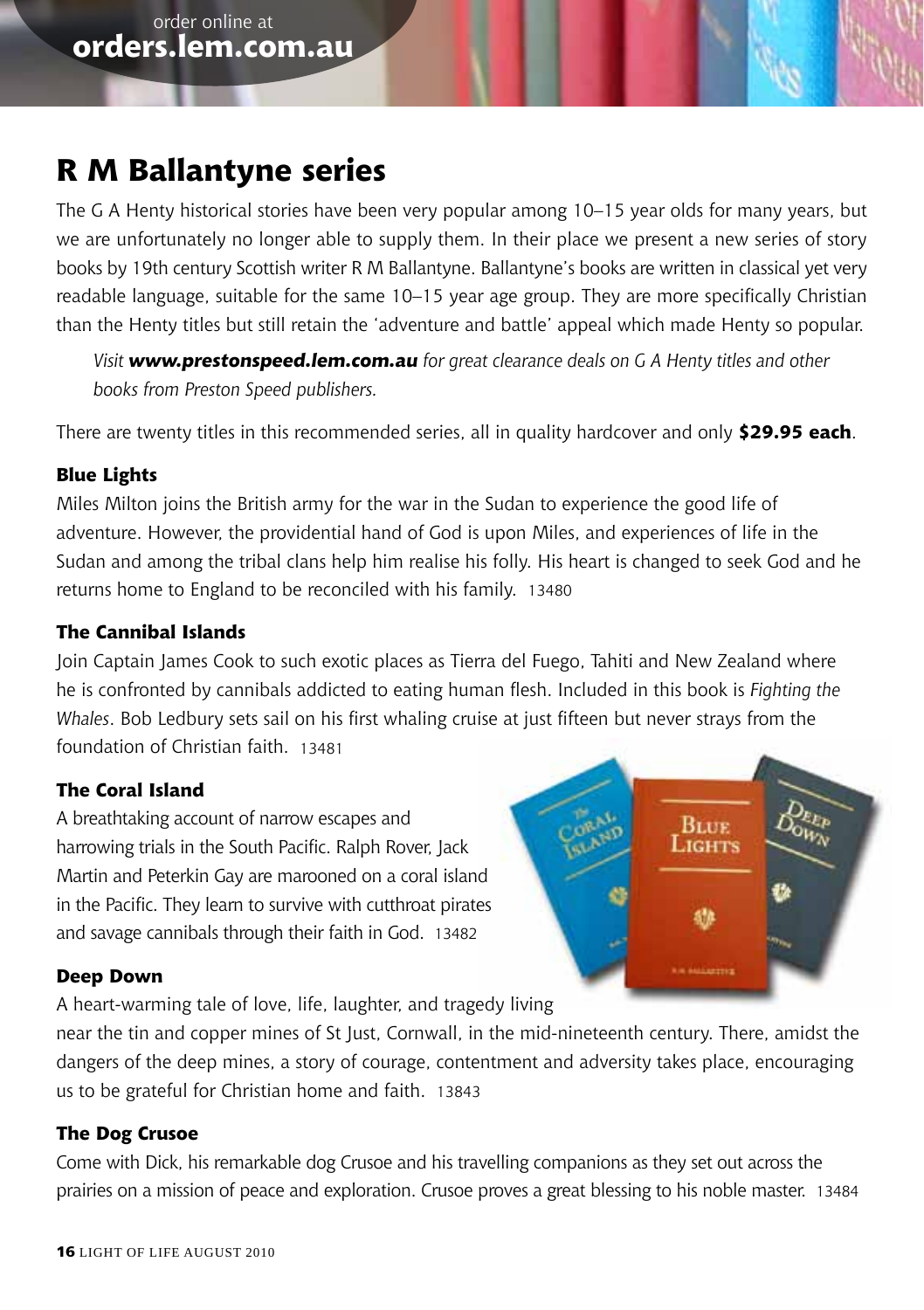# New **Arrivals**

#### **Fighting the Flames**

Frank Wilders is a young star in the London Fire Brigade. Through daring rescues, valiant hard work, plots of arson and attempted murder the best and worst of midnineteenth century London is exposed. 13485

#### **Gascoyne**

On a small Pacific island settlers meet the Sandal Wood trader. Some say he's a pirate. Join Henry, Bumpus,



Reverend Mason and others as they unravel the mystery of the trader. 13493

#### **The Giant of the North**

A giant Eskimo, Screekinbroot, journeys with Captain Vane, his son Benjamin and two nephews Leo and Alf on adventure when their ship, the *White Bear*, gets stuck in the ice. They find an old man, an ancestor of Captain Henry Hudson, who helps them to the North Pole. 13486

#### **The Gorilla Hunters**

Sequel to *The Coral Island*, the three young men join the great hunters in Africa. They fight with savages, hunt elephants and gorillas and visit native tribes. Find out how their excursion concludes, and if they all survive the African journey! 13487

#### **Hunted and Harried**

In 1666, English soldiers hunted Scottish Covenanters. Will Wallace joins Andrew Black as a follower of Christ. An inspiring story of those who perished for the cause of Christ and Christian liberty. 13488

#### **The Island Queen**

In the South Pacific, Paulina, Dominick and Otto make it to an uninhabited coral reef island after their ship sinks. Soon another ship is wrecked and they rescue many survivors, but soon they are fighting amongst themselves. The godly woman Paulina is asked to be their 'queen'. She consents and helps govern them with the assistance of her brothers. 13489

#### **The Lonely Island**

The story of the mutiny on the *Bounty* and the casting adrift of Captain Bligh instigated by Fletcher Christian. They settled on Pitcairn's Island, far off the beaten sailing routes of ships at sea. But God brought change and He caused light to spring up on the Lonely Island. 13490

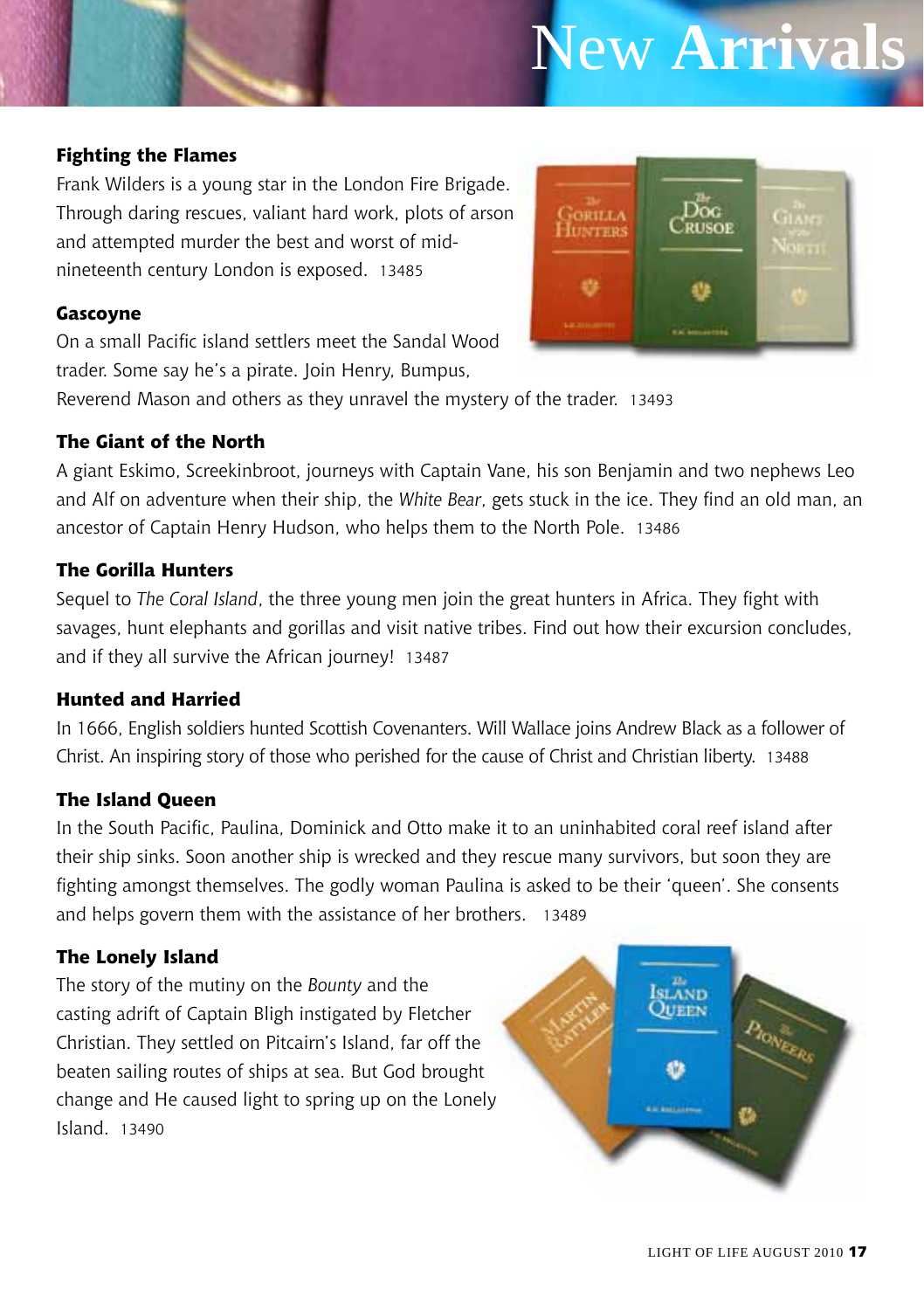#### **Martin Rattler**

Martin Rattler mistakenly winds up on the ship *Firefly* with his friend Barney O'Flannagan, headed to the South Seas. Escaping pirates and surviving a shipwreck, the two explore South America. They canoe down the Amazon, narrowly escape an alligator, eat anaconda and turtle's eggs and are captured by Indians. 13491

#### **The Norsemen in the West**

An Icelandic saga of exploration and adventure, blessed marriage and miscommunication. Takes us back to Leif Erikson and the introduction of the Gospel. 13492

#### **The Pioneers**

An interesting, accurate narrative of Mackensie's two great expeditions across the far north of the American continent across the Rockies to the Pacific Ocean or on to the Polar Sea. Included in this book is *Fast In the Ice*. Ship-crushing ice floes, hungry polar bears, months-long darkness, and –40 degrees temperatures confront Captain Harvey aboard the *Hope* as he journeys to the North Pole. 13494

#### **The Pirate City**

The story of Algerian pirates, the scourge of the Mediterranean in mid-1800s. A merchant and his sons Mariano and Lucien are captured. Forced to endure slavery as 'Christian dogs before their Muslim captors', the heroes rely on Providence to bring deliverance. 13496

#### **Post Haste**

The beginning of the General Post Office and the founding of the mail system in the 1800s. Our friends in this story must take on the role of detective to trace the mysterious disappearance of a letter addressed to Messr. Blurt and Co. 13495



**RADERS** 

Red Rooney embarks on a voyage from Greenland but his boat is crushed by ice and sinks. An Eskimo named Okiok finds him. Gives a glimpse into the pagan lifestyle and the spiritual battle between the Angekok (false priest) and Christian missionaries. 13497

#### **Ungava**

A group of trappers working in the Hudson Bay Company travel to the northern extremities of Hudson Bay to open a new trading post. The Stanley family accompany them, as they encounter dangerous bears, life-threatening snowstorms, hostile Indian tribes, and many other challenges. 13498

#### **The Young Fur traders**

Charlie Kennedy, a trapper, lives in the Canadian arctic at Red River Settlement with Indians, Scotsmen, and French–Canadian settlers. He traps in the vast forests, travelling down perilous rivers and surviving all sorts of scrapes and adventures. 13499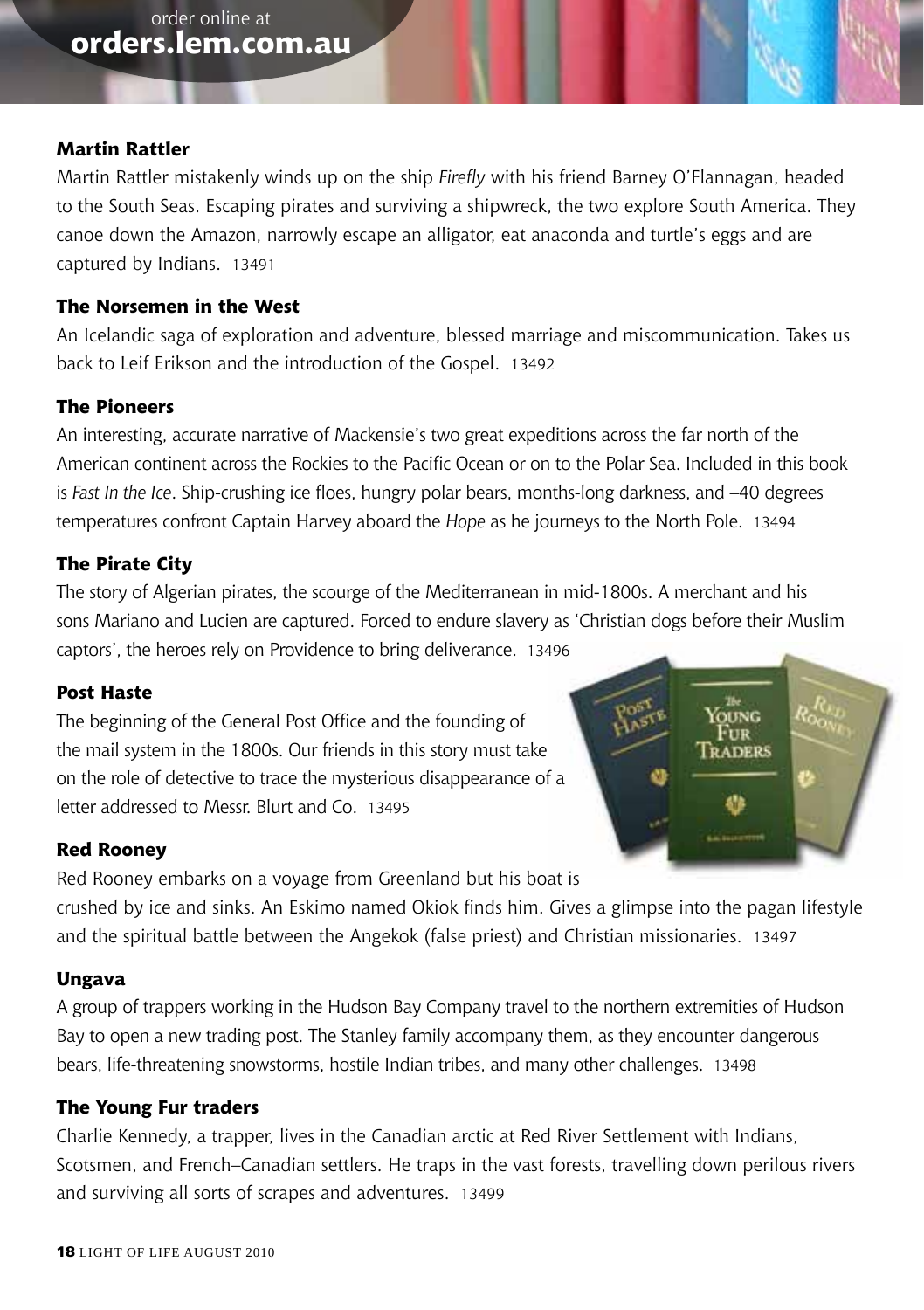# New **Arrivals**

### **New adult titles**

#### BROKEN-DOWN HOUSE BY PAUL TRIPP

We may feel helpless to change the world for Christ, but Tripp shows how the resurrection power of Christ is ours to work with. 223 pages.

41078 Broken-Down House \$19.20





#### The Deluded Atheist by Douglas Wilson

Wilson always brings a good godly challenge and this is his response to Richard Dawkins' book *The God Delusion*. 86 pages.

51259 The Deluded Atheist \$12.30

#### Navigating the Book of Revelation by Kenneth Gentry

Gentry highlights the important issues for understanding Revelation. This book builds on his earlier *The Book of Revelation Made Easy*. 200 pages.

51257 Navigating the Book of Revelation \$26.10





#### God's Law Made Easy by Kenneth Gentry

In our time of moral decline it is imperative to have a standard and God's law is that standard. As the Law of God is poorly understood by many Christians today this book is an important contribution to help raise the standard. 118 pages. 51258 God's Law Made Easy \$20.65

#### A Defence of the Bible by Gary J Baxter

A large-format colour presentation in apologetics. Interesting chapters on other religions, evolution, creation, scientific evidence, Jesus' life, and prophetic fulfillment. 125 pages, hardcover.

43014 A Defence of the Bible \$15.00

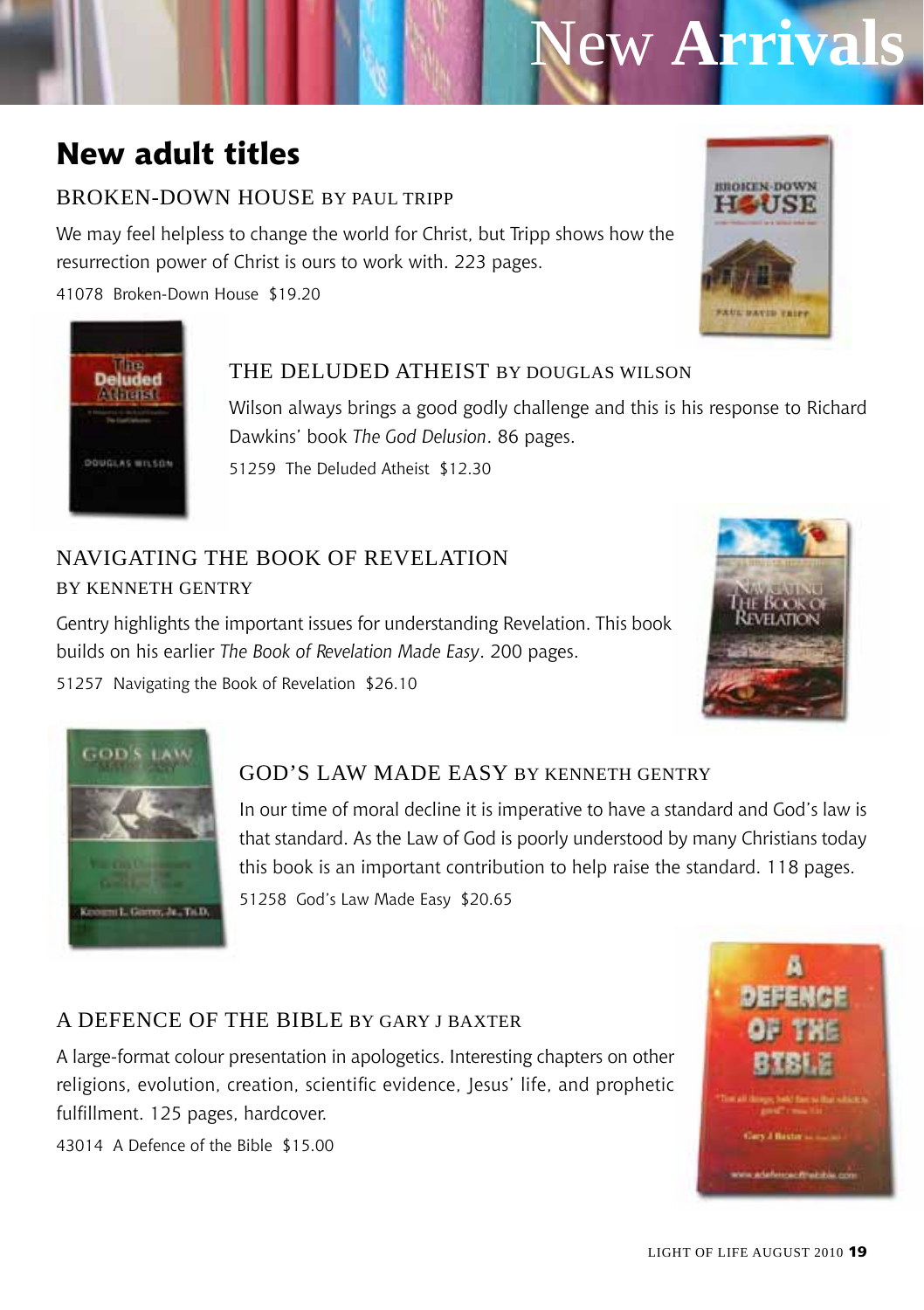# LEM Phonics **Corn**

**Evelyn garrard**



## After roaming around India it has been good to spend some time at home.

Since then the roaming instinct has taken me to Melbourne and Adelaide to visit schools and talk with Instructors. It has been good for me to find out what is actually happening out there in the schools. I had a great time with teachers and children, both teaching and observing classes. It has been so helpful to both teachers and myself, as it is too easy to become isolated from the classroom when working in the office. Now I am off to Queensland to visit our instructor there as well as spending some time with family and friends.

Looking at results of the recent NAPLAN tests which were underway during part of my visits has made me think a lot about reading comprehension. I understand many homeschoolers have also been involved in the NAPLAN programme.

Some critics of LEM Phonics (and phonics in general) have been troubled at the lack of reading material given to students at early stages, feeling that it reduces their reading comprehension skills. They point to students performing poorly on NAPLAN tests, which test comprehension rather than reading skills.

However, there is much excellent research which shows it is better to equip children properly before expecting more advanced comprehension skills from them.

In their 2003 report *Put Reading First: The Research Building Blocks of Reading Instruction* The National Institute for Literacy in the USA addresses the four stages of reading:

**Word recognition:** recognition of isolated words

**Automaticity:** fast, effortless reading of words, but may still lack expression and rhythm of speech

**Fluency:** rhythm and expression present where text is simple enough to be automatic, but level of fluency will differ according to the difficulty of the text—fluency is the bridge between automaticity and comprehension

**Comprehension:** the reader has reached the purpose of reading, to understand a text for the purpose of enjoyment, learning, edification, etc.

Our objective should be to allow and encourage students to move through these stages in the most efficient manner possible.

The level of difficulty of a reading text can dramatically affect the acquisition of fluency. The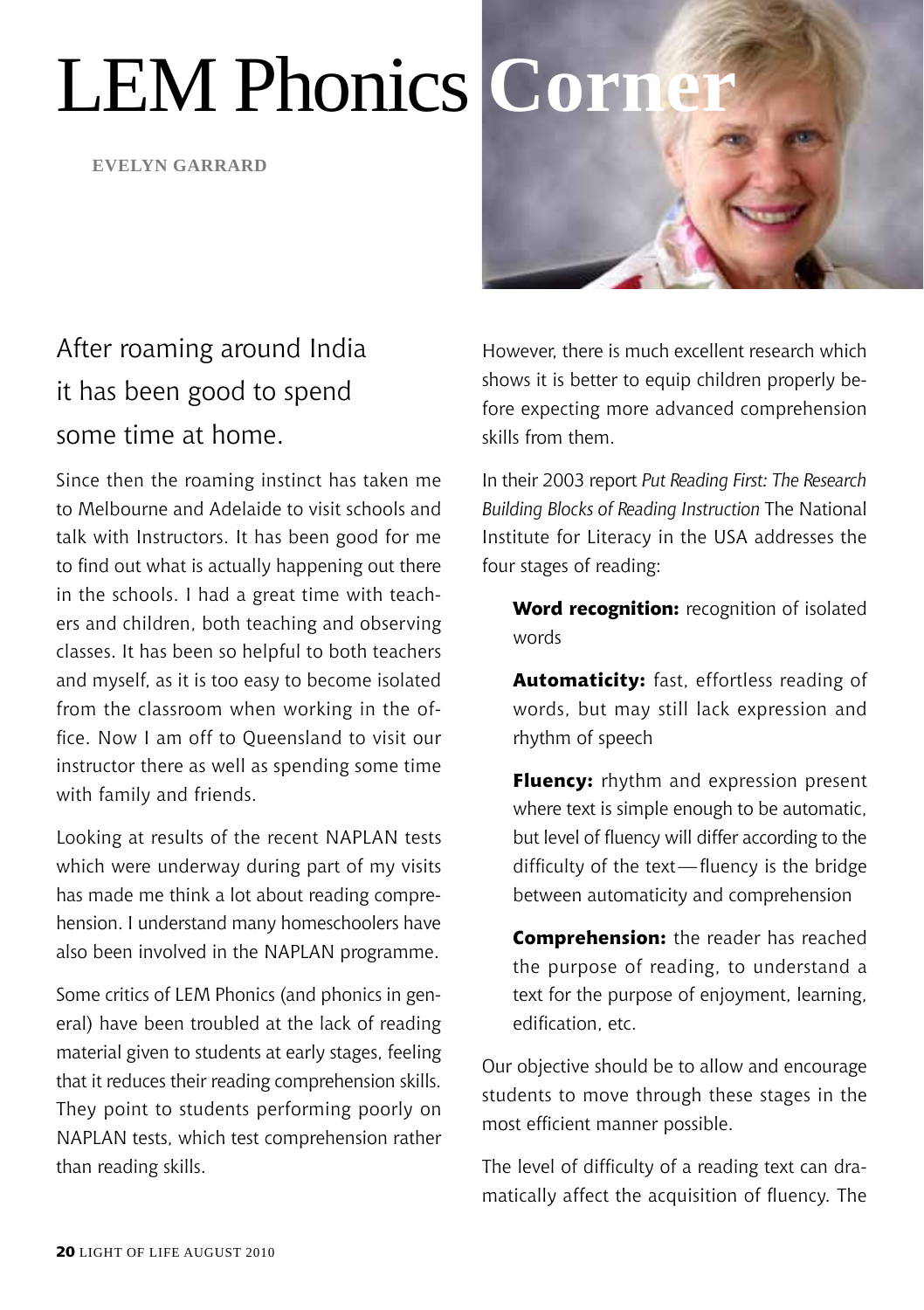National Institute for Literacy lists three levels of reading text relating to fluency:

**Independent level text:** relatively easy for the reader with no more than approximately 1 in 20 words difficult for the reader (95% success)

**Instructional level text:** challenging but manageable text for the reader, with approximately 1 in 10 words difficult for the reader (90% success)

**Frustration level text: Difficult for the** reader with more than 1 in 10 words difficult for the reader (less than 90% success)

So many children in our schools have been plagued with frustration because books are given to them to read which are too difficult (frustration level texts). The books contain words the children are not familiar with and they have not yet acquired the word-building tools to decipher the words. They are therefore forced to adopt the 'look and guess' method. The text of such books cramps automaticity, let alone fluency and comprehension.

Outlined below is the LEM Phonics strategy used to gain the desired levels of fluency and comprehension—without causing frustration.

#### WORD ATTACK SKILLS

#### **Providing the tools (sound recognition)**

LEM Phonics first gives the students 75 foundational tools, known as phonograms, which will apply to all the words in the English language. These phonograms of themselves enable students to decode hundreds of words.

#### **Decoding and encoding practice (word recognition)**

In the process of learning the phonograms, practice is given segmenting and blending sounds, which enables students to read and spell words. Spelling poses more difficulty because it requires phonogram choice.

#### **Reading text (moving towards automaticity)**

As students begin learning the multiple phonograms, reading material is introduced which adds text corresponding with the growing number of phonograms learnt. This saves the children from frustration of having to guess words when first learning to decode, and provides the opportunity to learn to decode quickly and effortlessly—thus moving towards automaticity.

#### **Word analysis using rules (increased automaticity)**

Although the phonograms provide a good foundation, there are many words which pose difficulties because of the unique structure of English.

Rules which govern the sound a letter says, or which phonogram should be chosen to represent a particular sound, are then introduced to develop the ability to decode and encode, thus gradually increasing automaticity. A list of frequently used words is introduced at this stage, which are taught by thorough analysis. Students are challenged to use the tools they have acquired to work out how the word is spelled. The teacher supplies any unknown information in completing the task.

#### Fluency and Comprehension in Reading Practice

LEM Phonics workbooks are then introduced, with sensible as opposed to nonsense text, corresponding to the maturity and complexity level of the early word list stage. These workbooks require a response to the text, thus training students in comprehension.